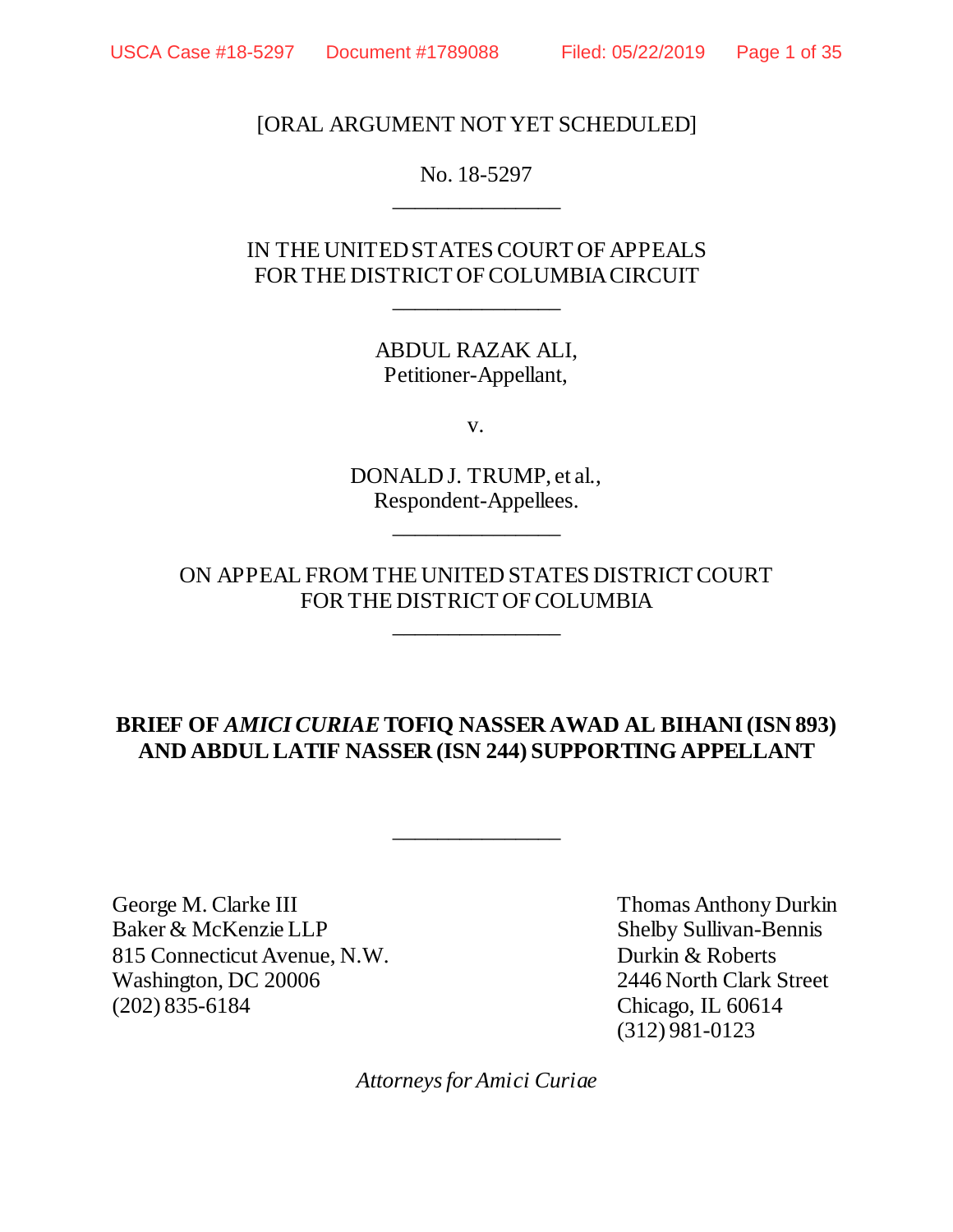### **CERTIFICATE AS TO PARTIES, RULINGS, AND RELATED CASES**

Pursuant to D.C. Circuit Rule 28(a)(1), the undersigned hereby states:

**A. Parties and** *Amici.* To *amici's* knowledge, all parties, intervenors, and *amici* appearing in this Court are listed in the Brief for Appellant in this case, No. 18-5297, other than Tofiq Nasser Awad Al Bihani (ISN 893) and Abdul Latif Nasser (ISN 244) filing this brief as *amici* in support of Appellant and the other amici filing briefs this same day.

**B. Rulings Under Review.** To *amici's* knowledge, references to the ruling at issue appear in the Brief for Appellant in this case, No. 18-5297.

**C. Related Cases.** To *amici's* knowledge, references to any related cases appear in the Brief for Appellant in this case, No. 18-5297.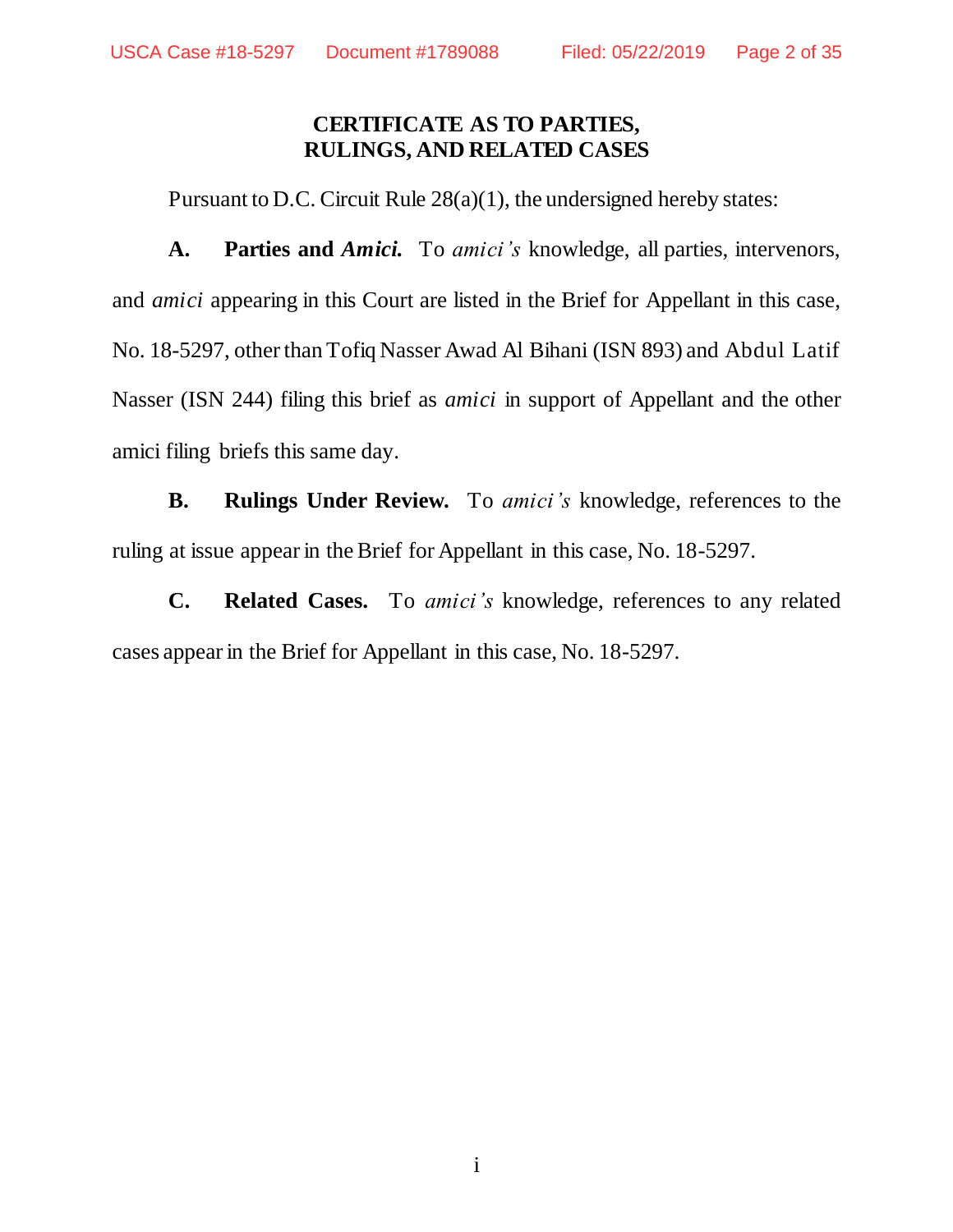# **TABLE OF CONTENTS**

# **Page**

|         |                                                                                                                                                                        | CERTIFICATES AS TO PARTIES, RULINGS AND RELATED CASES i                                                       |  |  |  |
|---------|------------------------------------------------------------------------------------------------------------------------------------------------------------------------|---------------------------------------------------------------------------------------------------------------|--|--|--|
|         |                                                                                                                                                                        |                                                                                                               |  |  |  |
|         |                                                                                                                                                                        |                                                                                                               |  |  |  |
|         |                                                                                                                                                                        |                                                                                                               |  |  |  |
|         |                                                                                                                                                                        |                                                                                                               |  |  |  |
|         |                                                                                                                                                                        |                                                                                                               |  |  |  |
|         |                                                                                                                                                                        |                                                                                                               |  |  |  |
|         |                                                                                                                                                                        |                                                                                                               |  |  |  |
| I.      |                                                                                                                                                                        | The Executive Branch Cleared Al Bihani and Nasser For Transfer9                                               |  |  |  |
|         | A.                                                                                                                                                                     | Al Bihani was Unanimously Cleared by the GTMO Task                                                            |  |  |  |
|         | <b>B.</b>                                                                                                                                                              |                                                                                                               |  |  |  |
| $\Pi$ . | The Continued Detention of Al Bihani and Nasser<br>Demonstrates How the Failure to Apply the Due Process<br>Clause to Guantánamo Detainees Leads to Absurd, Arbitrary, |                                                                                                               |  |  |  |
|         | A.                                                                                                                                                                     | The Executive Branch Has Failed to Transfer Al Bihani<br>and Nasser and Does Not Currently Intend to Transfer |  |  |  |
|         | <b>B.</b>                                                                                                                                                              | The Government's Continued Detention of Al Bihani and                                                         |  |  |  |
|         |                                                                                                                                                                        |                                                                                                               |  |  |  |
|         |                                                                                                                                                                        | CERTIFICATE OF COMPLIANCE WITH RULES 29(A) AND 32(A)  26                                                      |  |  |  |
|         |                                                                                                                                                                        |                                                                                                               |  |  |  |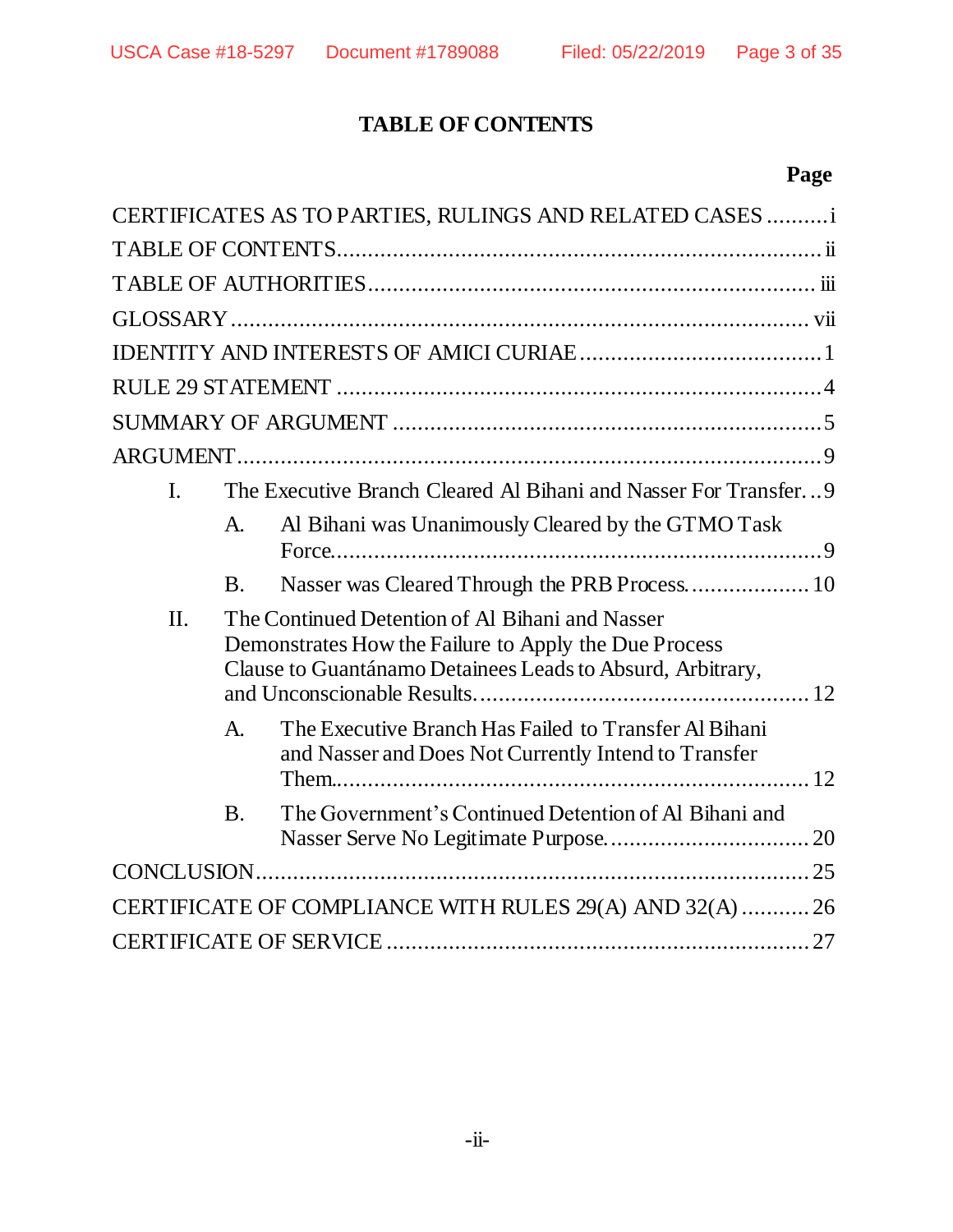# **TABLE OF AUTHORITIES**

| <b>Cases</b><br>Page(s)                                                          |
|----------------------------------------------------------------------------------|
| Al-Bihani et al. v. Trump et al.,                                                |
| Al-Bihani v. Obama,                                                              |
| Ali v. Trump,<br>2019 U.S. App. LEXIS 5284 (D.C. Cir. Feb. 22, 2019) (Tatel, J., |
| <i>Boumidiene v. Bush,</i>                                                       |
| Cty. of Sacramento v. Lewis,                                                     |
| Foucha v. Louisiana,                                                             |
| In Re Guantánamo Bay Detainee Litigation,                                        |
| Hamdi v. Rumsfeld,                                                               |
| Jackson v. Indiana,                                                              |
| James Madison Project, et al. v. Dep't of Justice, et al.,                       |
| Jones v. United States,                                                          |
| Nasser v. Obama,                                                                 |
| Nasser v. Obama,                                                                 |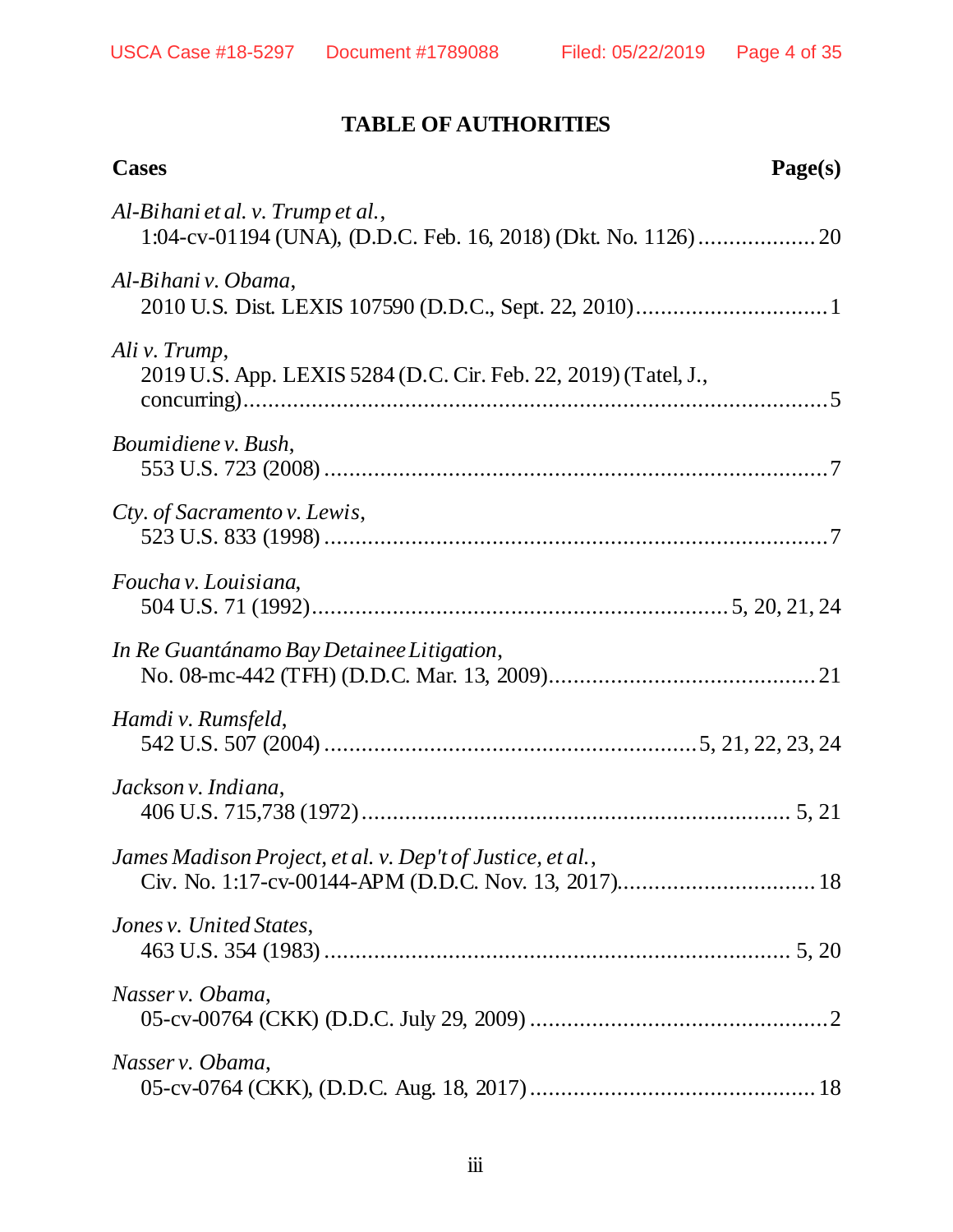| Nasser v. Obama,                                                                            |
|---------------------------------------------------------------------------------------------|
| Nasser v. Trump,                                                                            |
| O'Connor v. Donaldson,                                                                      |
| United States v. Salerno,                                                                   |
| Zadvydas v. Davis,                                                                          |
| <b>Statutes, Regulations and Rules</b>                                                      |
|                                                                                             |
| Authorization to Use Military Force of Sept. 14, 2001 Pub. L. 107-40,                       |
|                                                                                             |
|                                                                                             |
| Exec. Order No. 13492 § 2(d), 74 Fed. Reg. 4897, 4898 (Jan. 22,                             |
| Exec. Order No. 13492 § 4(c)(2), 74 Fed. Reg. 4897, 4899 (Jan. 22,<br>$\dots 13$<br>$2009)$ |
| Exec. Order No. 13567 § 1, 76 Fed. Reg. 13277, 13277 (Mar. 7, 2011) 11                      |
| Exec. Order No. 13567 § 4(a), 76 Fed. Reg. 13277, 13279 (Mar. 7,                            |
|                                                                                             |
|                                                                                             |
|                                                                                             |
|                                                                                             |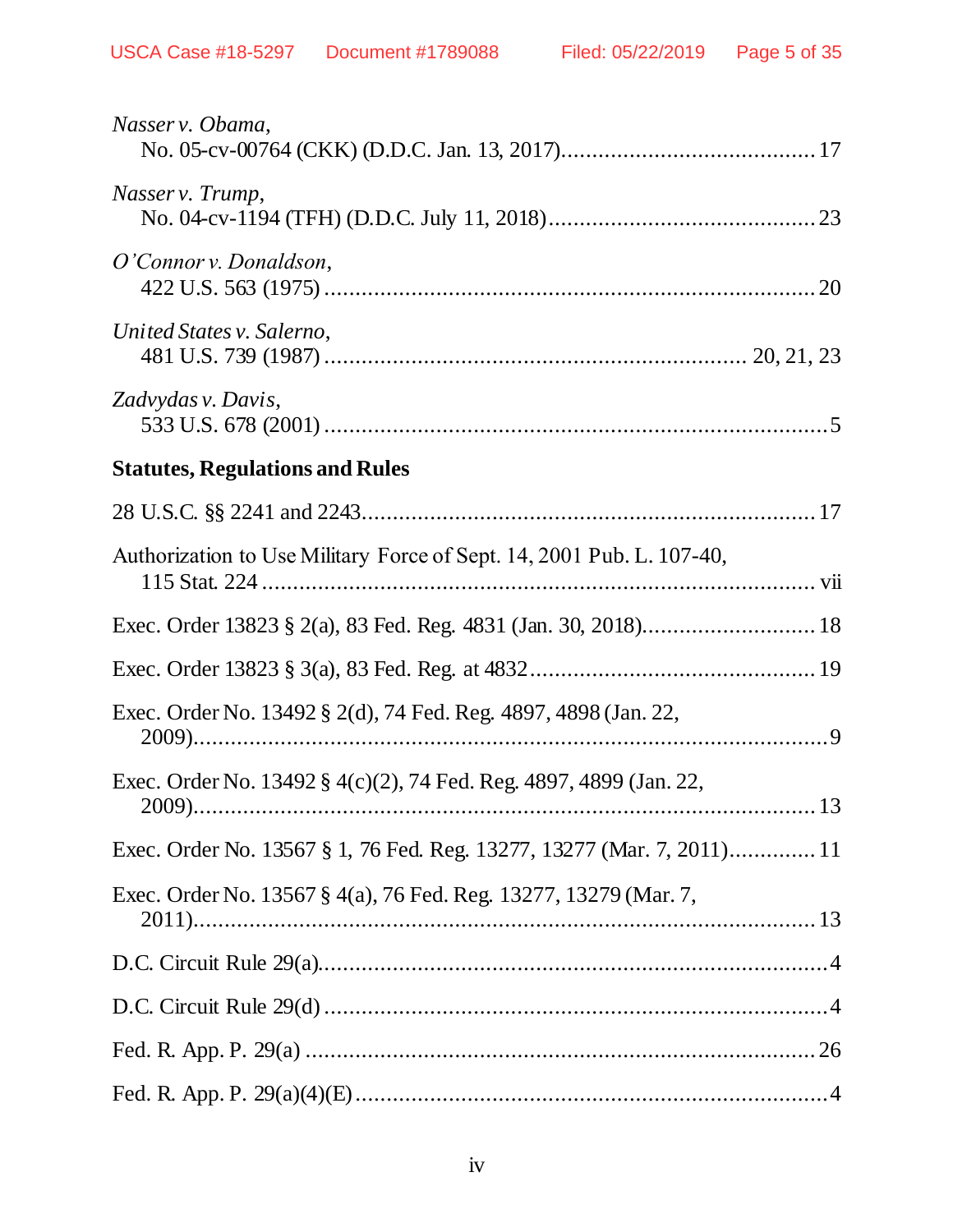| National Defense Authorization Act for Fiscal Year 2016, Pub. L. No.                                                                                                        |
|-----------------------------------------------------------------------------------------------------------------------------------------------------------------------------|
| <b>Other Authorities</b>                                                                                                                                                    |
| ASSOCIATED PRESS (May 31, 2005), available at                                                                                                                               |
| Donald J. Trump (@realDonaldTrump), Twitter (Jan. 3, 2017 9:20<br>AM), available at<br>https://twitter.com/realDonaldTrump/status/816333480409833472; 18                    |
| David Welna, Trump Has Vowed to Fill Guantánamo With Bad<br>Dudes-But Who?, NPR (Nov. 14, 2016), available at                                                               |
| Donald Trump, Sparks, NV, YOUTUBE (Feb. 23, 2016), available at                                                                                                             |
| Final Report of the Guantánamo Review Task Force (Jan. 22, 2010),                                                                                                           |
| The Guantánamo Docket: 40 Current Detainees, N.Y. TIMES<br>(accessed May 20, 2019), <i>available at</i><br>https://www.nytimes.com/interactive/projects/guantanamo/detaines |
| The Guantánamo Docket: The Detainees, N.Y. TIMES (accessed May<br>$(20, 2019)$ , available at<br>https://www.nytimes.com/interactive/projects/guantanamo/detaines6          |
| Guantánamo Docket: Timeline: 2016, N.Y. TIMES (accessed May 20,<br>2019), available at<br>https://www.nytimes.com/interactive/projects/guantanamo/timeline                  |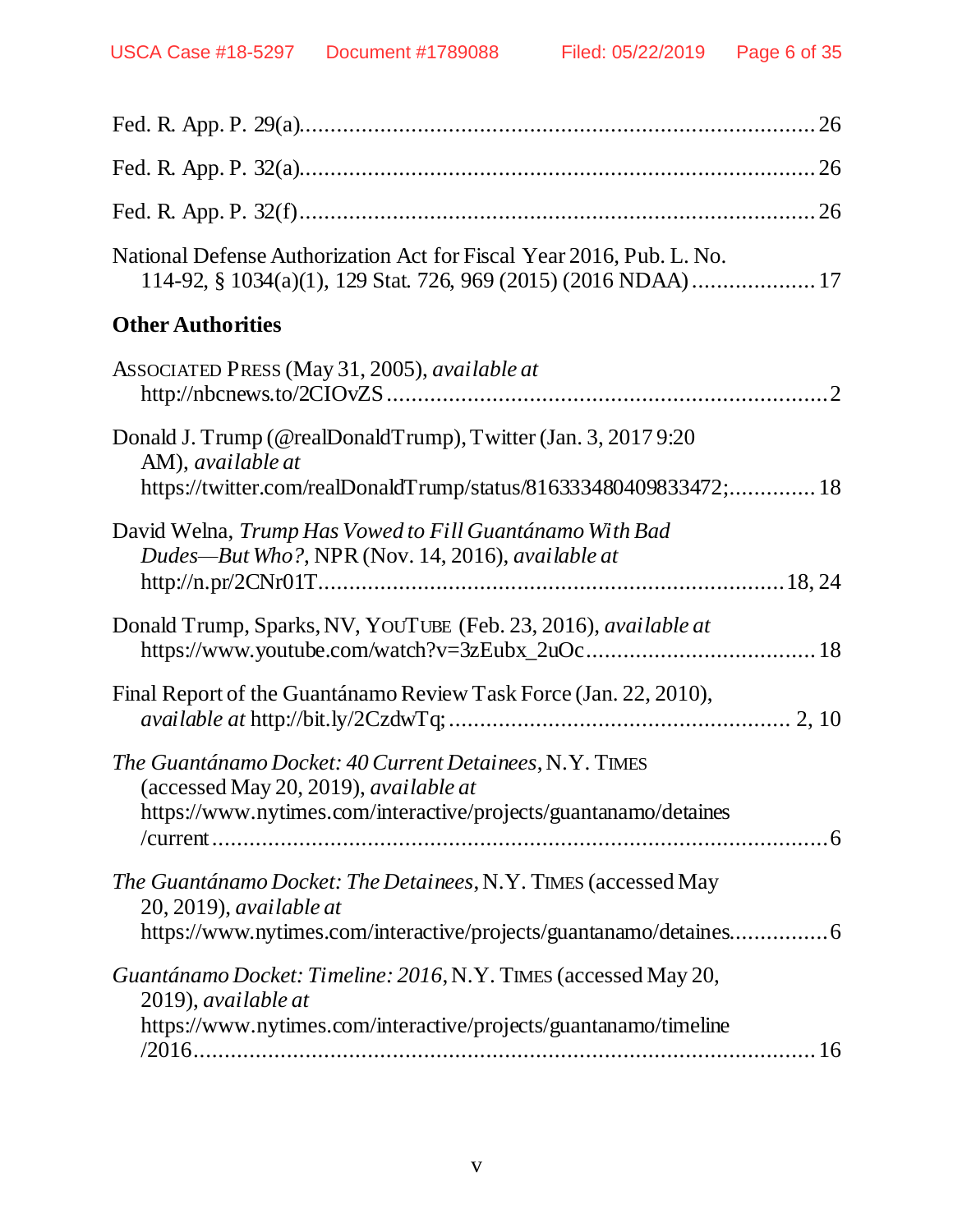| The Guantánamo Docket: Transferred to Morocco, N.Y. TIMES<br>(accessed May 20, 2019), <i>available at</i><br>https://www.nytimes.com/interactive/projects/guantanamo/transfer                                                                                                     |
|-----------------------------------------------------------------------------------------------------------------------------------------------------------------------------------------------------------------------------------------------------------------------------------|
| Guantanamo Review Dispositions (Jan. 22, 2010), <i>available at</i>                                                                                                                                                                                                               |
|                                                                                                                                                                                                                                                                                   |
| Missy Ryan & Julie Tate, The Trump era has stranded these five men<br>at Guantanamo Bay, THE WASHINGTON POST (Jan. 22, 2017),<br><i>available at</i><br>https://www.washingtonpost.com/news/checkpoint/wp/2017/01/22<br>/the-trump-era-has-stranded-these-five-men-at-guantanamo- |
|                                                                                                                                                                                                                                                                                   |
| Opening Statement House Foreign Affairs Committee Hearing on                                                                                                                                                                                                                      |
| Senate Select Comm. on Intelligence, Committee Study of the Central<br>Intelligence Agency's Detention and Interrogation Program (Dec.                                                                                                                                            |
| Unclassified Summary of Final Determination, ISN 244, July 11,                                                                                                                                                                                                                    |
| 2016, available at<br>http://www.prs.mil/Portals/60/Documents/ISN244/20160711_U_I                                                                                                                                                                                                 |
|                                                                                                                                                                                                                                                                                   |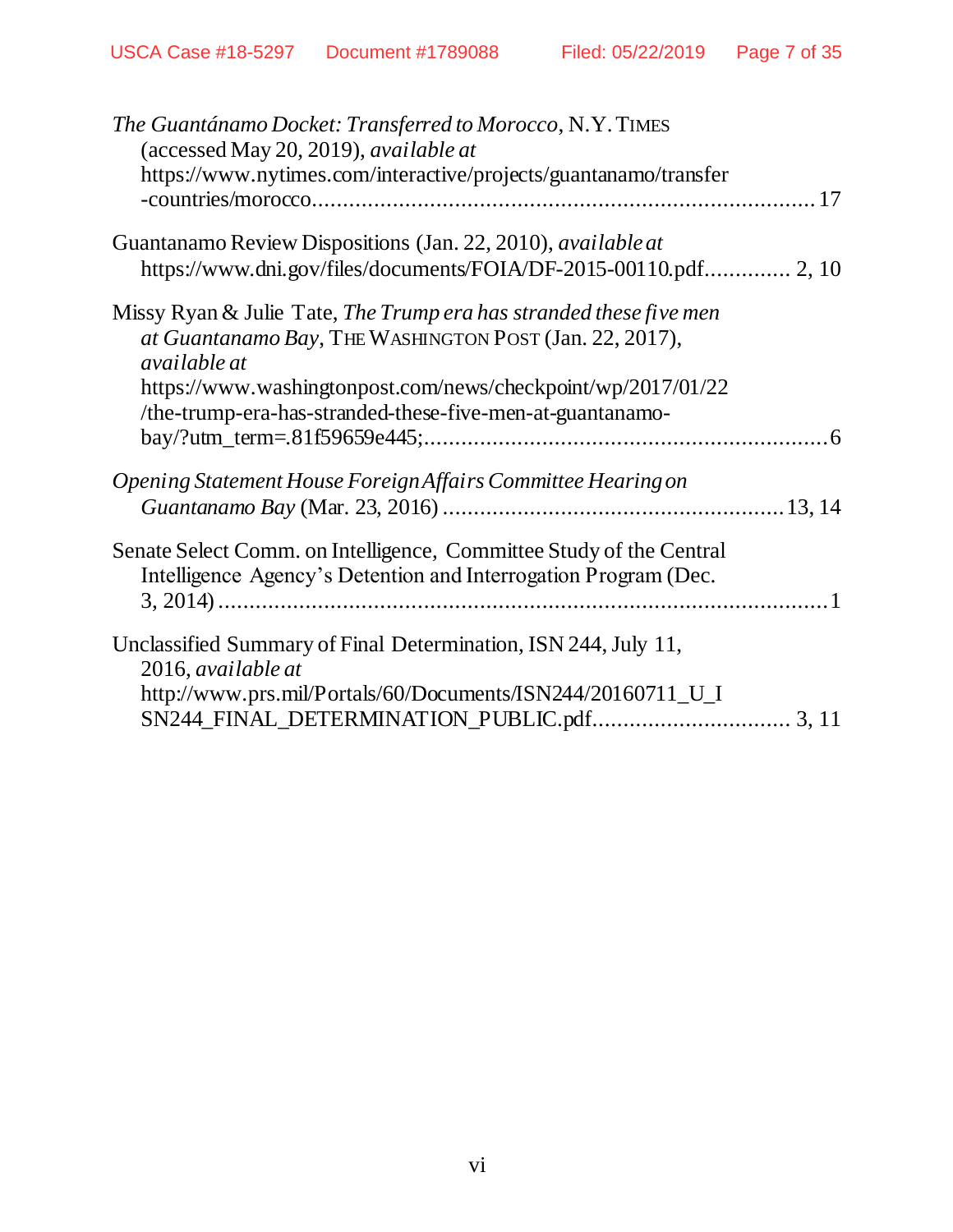# **GLOSSARY**

| <b>AUMF:</b>            | Authorization to Use Military Force of Sept. 14, 2001,<br>Pub. L. 107-40, 115 Stat. 224.                                                                                                                                                                                                                                                       |
|-------------------------|------------------------------------------------------------------------------------------------------------------------------------------------------------------------------------------------------------------------------------------------------------------------------------------------------------------------------------------------|
| <b>CIA:</b>             | Central Intelligence Agency.                                                                                                                                                                                                                                                                                                                   |
| Guantánamo:             | The detention camp at the United States Naval Station at<br>Guantánamo Bay, Cuba.                                                                                                                                                                                                                                                              |
| <b>GTMO Task Force:</b> | The Guantánamo Review Task Force was created by<br>Executive Order 13492 on January 22, 2009 "to effect the<br>appropriate disposition of individuals currently detained<br>by the Department of Defense at the Guantánamo Bay<br>Naval Base."                                                                                                 |
| ISN:                    | Internment Serial Number is an identification number<br>assigned to captives who come under control of the<br>United States Department of Defense during armed<br>conflicts.                                                                                                                                                                   |
| <b>PRB:</b>             | The Periodic Review Board was created by Executive<br>Order 13567 on March 10, 2011 "to establish, as a<br>discretionary matter, a process to review on a periodic<br>basis the executive branch's continued, discretionary<br>exercise of existing detention authority in individual<br>cases" with regard to individuals held at Guantánamo. |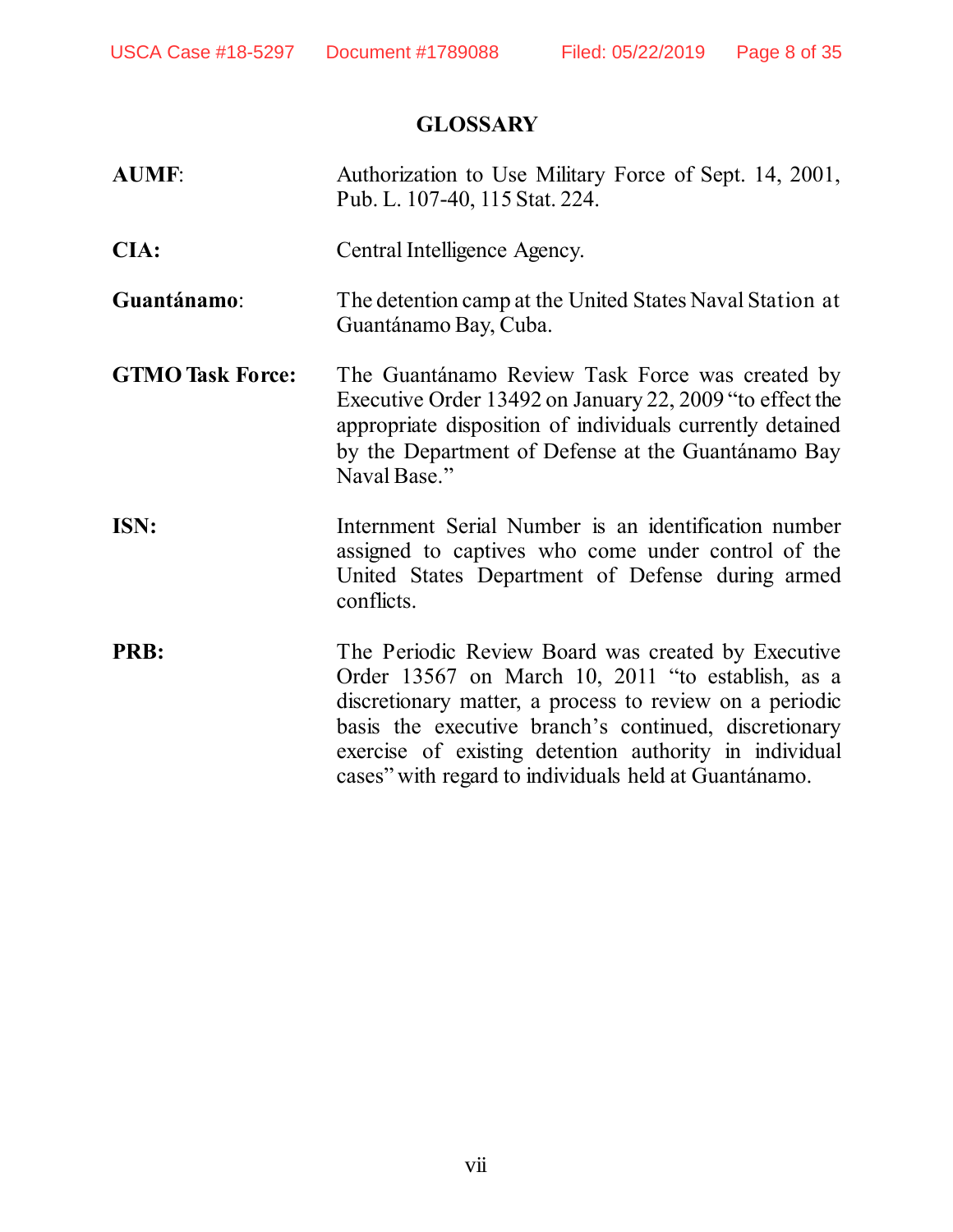#### **IDENTITY AND INTERESTS OF** *AMICI CURIAE*

Tofiq Nasser Awad Al Bihani (ISN 893) and Abdul Latif Nasser (ISN 244) are presently detained at Guantánamo despite having been cleared for transfer by the U.S. government. All of the U.S. military, intelligence, and law enforcement agencies with a stake in the detentions at Guantánamo have unanimously concluded that there is no national security-related reason to continue to hold them, but they are still there.

Al Bihani, a citizen of Yemen, was born and raised in Saudi Arabia. Around late 2001 or early 2002, Al Bihani was apprehended in Iran, outside of any active combat zone, on suspicion that he was affiliated with the terrorist organization Al-Qaeda.<sup>1</sup> He was ultimately transferred to the custody of U.S. forces.<sup>2</sup> Al Bihani was held at U.S. government facilities abroad, including the CIA Detention Site COBALT, a CIA "black site," where he was subjected to torture that was neither approved by the Department of Justice nor authorized by CIA Headquarters.<sup>3</sup> On or about February 2003, Al Bihani was transferred to Guantánamo, where he has remained imprisoned for over 16 years.<sup>4</sup> Al Bihani, now in his mid-forties, was

<span id="page-8-0"></span><sup>1</sup> *See Al-Bihani v. Obama*, 2010 U.S. Dist. LEXIS 107590, at \*26 (D.D.C., Sept. 22, 2010).

 $2$   $Id.$ 

<sup>3</sup> *See* Senate Select Comm. on Intelligence, Committee Study of the Central Intelligence Agency's Detention and Interrogation Program, at 101-02 (Dec. 3, 2014).

<sup>4</sup> *See Al-Bihani*, 2010 U.S. Dist. LEXIS 107590 at \*26.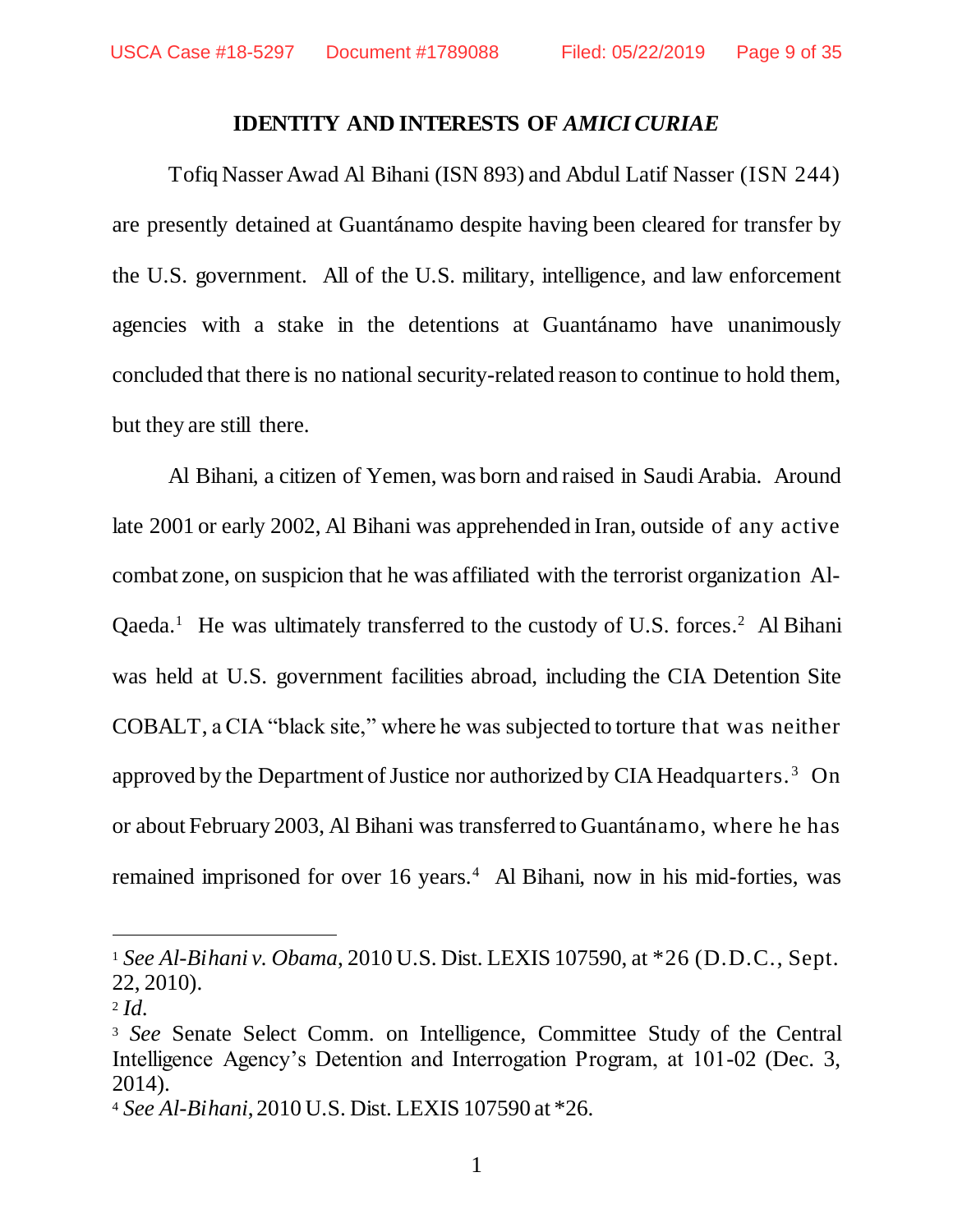<span id="page-9-3"></span><span id="page-9-2"></span> $\overline{a}$ 

never charged with, much less convicted of, a crime. The government cleared Al Bihani for transfer out of Guantánamo in 2010<sup>5</sup>—*more than nine years ago*—but the U.S. government continues to detain him.

Nasseris a fifty-four-year-old citizen of Morocco. Captured in Afghanistan by Northern Alliance forces in December 2001, Nasser was sold for a bounty to the U.S. military based on allegations that he was a terrorist<sup>6</sup> and subsequently transferred to U.S. custody in January  $2002$ .<sup>7</sup> Like Al Bihani, Nasser was then rendered to a series of U.S.-controlled black sites and tortured for several months before being transferred to Guantánamo. Earlier this month—May 3rd—marked Nasser's seventeenth year in U.S. custody at Guantánamo where he, also, has never been charged with a crime.

In July 2016, a six-agency review board approved Nasser for transfer home to Morocco. Despite the review board's express recommendation that Nasser

<sup>5</sup> *See* Final Report of the Guantánamo Review Task Force (Jan. 22, 2010), *available at* http://bit.ly/2CzdwTq; Guantanamo Review Dispositions 15 (Jan. 22, 2010), available at https://www.dni.gov/files/documents/FOIA/DF-2015- 00110.pdf.

<span id="page-9-1"></span><sup>6</sup> *Guantánamo Inmates Say They Were 'Sold,'* ASSOCIATED PRESS (May 31, 2005), *available at* http://nbcnews.to/2CIOvZS.

<span id="page-9-0"></span><sup>7</sup> Resp'ts' Factual Return at 12, *Nasser v. Obama*, 05-cv-00764 (CKK) (D.D.C. July 29, 2009) (Dkt. No. 170-2).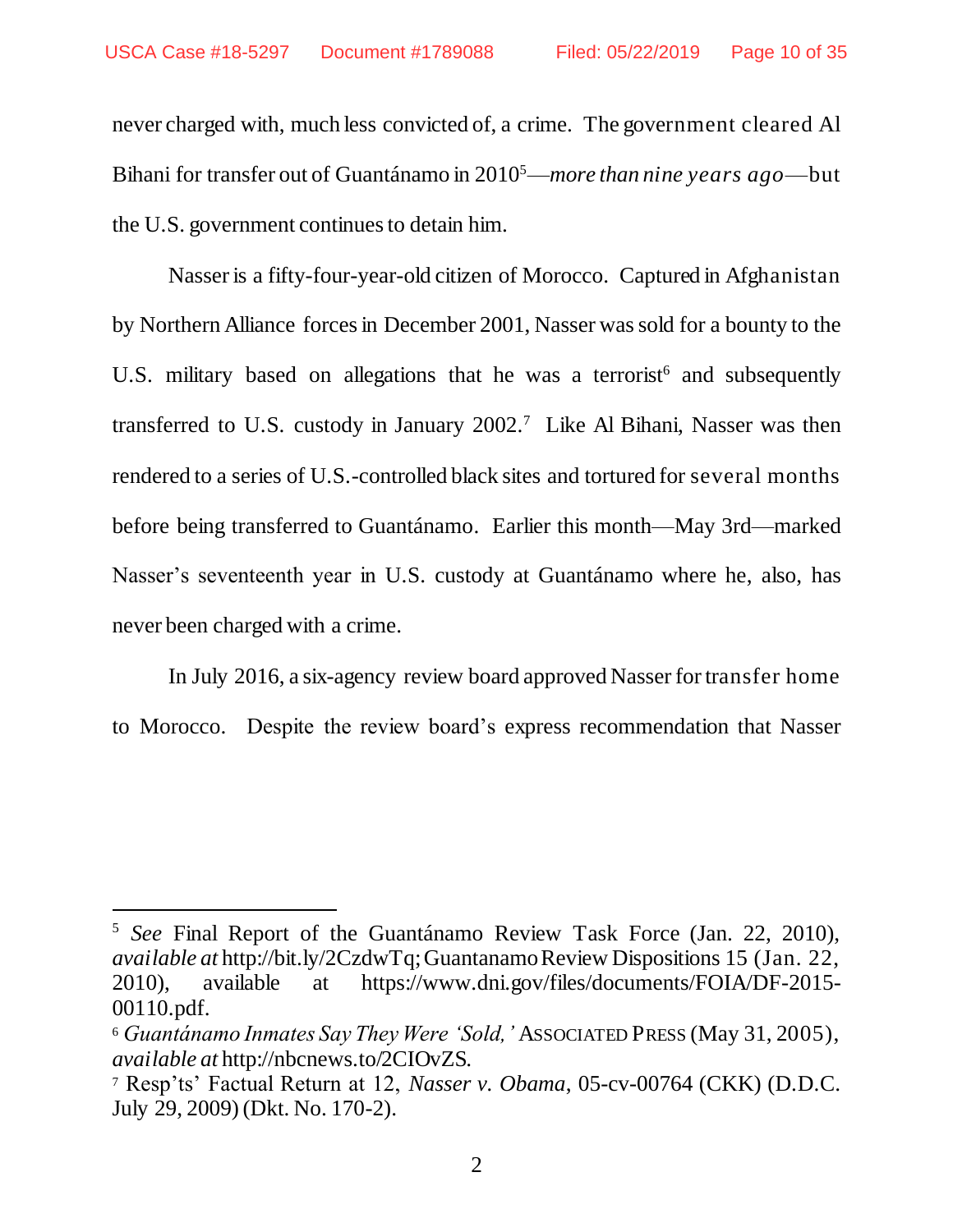return to Morocco,<sup>8</sup> and Morocco's repeated requests for his return, Nasser continues to live out his days in a Guantánamo cell.

In 2016 and 2017, the Obama administration was set to transfer these men out of Guantánamo so that they could finally re-begin their lives. At the eleventh hour, for reasons apparently unrelated to their status as cleared detainees, the government failed to transfer them. Since that time, the Trump administration has not demonstrated any intent whatsoever to transfer them.

The unfortunate and unique circumstances of these two similarly-situated men provide broader context for the Court to consider as it answers the important question of whether and how the Due Process Clause applies to Guantánamo detainees.

In full disclosure, Al Bihani and Nasser are petitioners in the joint habeas corpus challenge of their detention filed on January 11, 2018, which is nearly identical to the one from which this appeal arose. Their case was assigned to Senior U.S. District Judge Thomas F. Hogan,<sup>9</sup> and has not yet been decided. Thus, they do have a strong stake in the outcome of the Court's decision.

<span id="page-10-0"></span><sup>8</sup> *See* Unclassified Summary of Final Determination, ISN 244, July 11, 2016, *available at*

http://www.prs.mil/Portals/60/Documents/ISN244/20160711\_U\_ISN244\_FINAL\_ DETERMINATION\_PUBLIC.pdf.

<sup>9</sup> Al Bihani's docket number is 05-cv-2386 (RBW). Nasser's docket number is 05 cv-764 (CKK).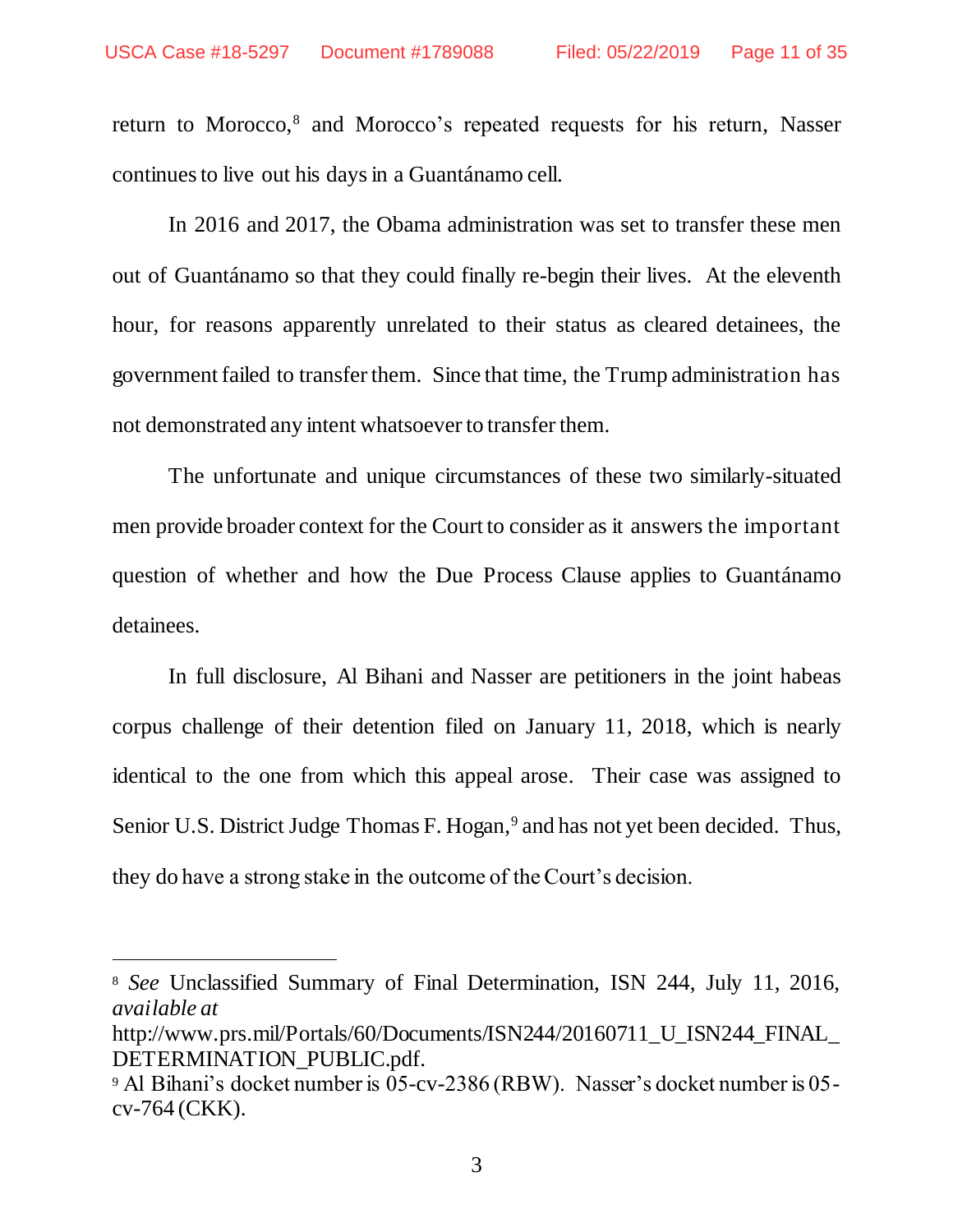#### <span id="page-11-1"></span><span id="page-11-0"></span>**RULE 29 STATEMENT**

Pursuant to D.C. Circuit Rule 29(a), undersigned counsel for *amici curiae* represents that all parties have been sent notice of the filing of this brief and have consented to the filing. No counsel for a party authored this brief in whole or in part. No party, counsel for a party, or any person other than the *amici curiae*, its members, or its counsel, contributed money that was intended to fund the preparation or submission of this brief. *See* Fed. R. App. P. 29(a)(4)(E).

Pursuant to D.C. Circuit Rule 29(d), undersigned counsel for *amici curiae* certifies that a separate brief is necessary. *Amici* are currently detainees at Guantánamo who have a distinct interest because the government cleared them for transfer but continues to detain them for reasons unrelated to their clearance. *Amici* are personally knowledgeable regarding the lack of procedure currently in place at Guantánamo and are uniquely positioned to provide the Court with insight on the impact of this failure. Given these distinct interests, undersigned counsel certify that filing a joint brief with other *amici* would not be practicable.

4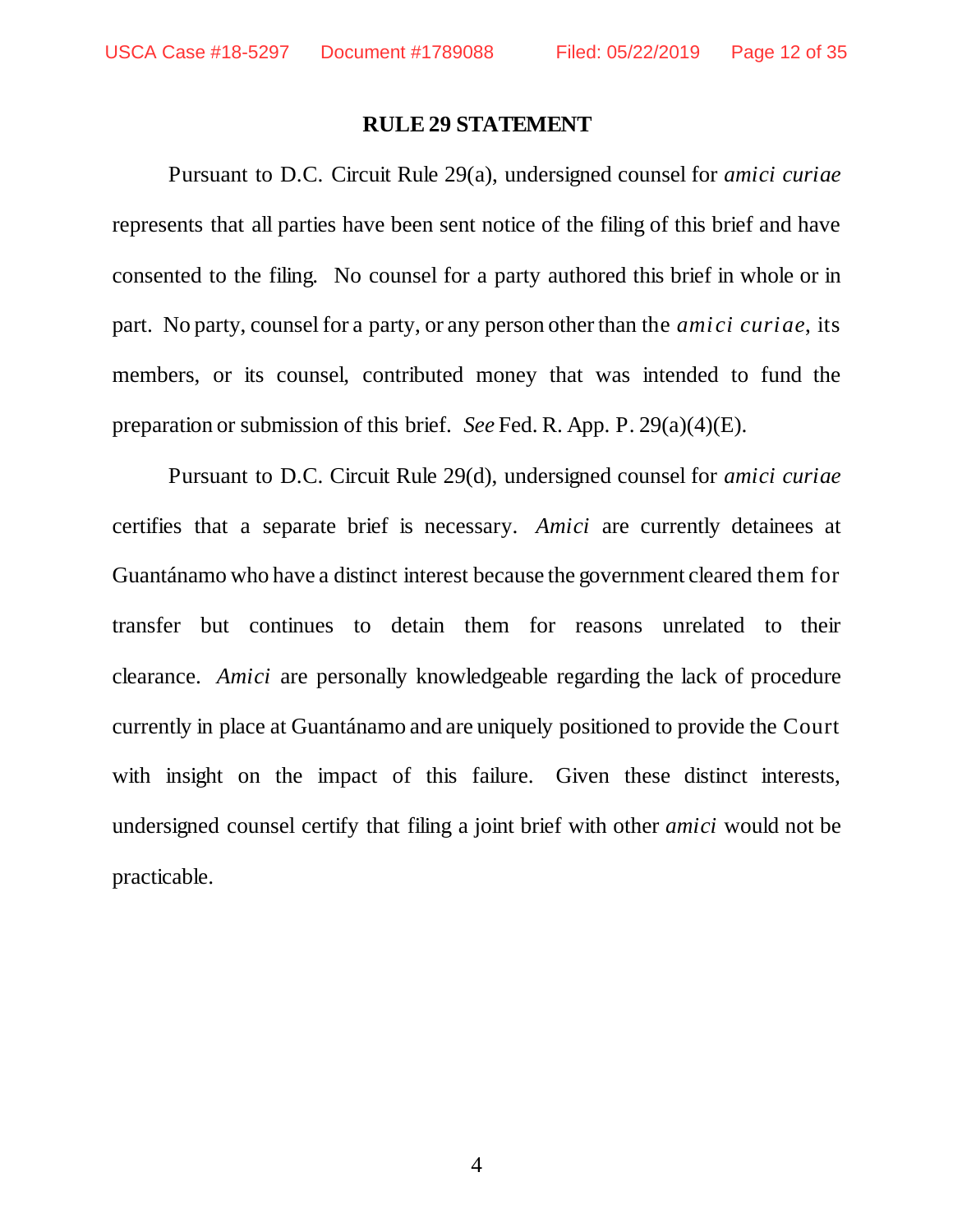#### <span id="page-12-5"></span><span id="page-12-4"></span><span id="page-12-3"></span><span id="page-12-2"></span>**SUMMARY OF ARGUMENT**

<span id="page-12-1"></span><span id="page-12-0"></span>The Supreme Court has echoed numerous times that freedom from physical detention "is the most elemental of liberty interests," and "has always been at the core of the liberty protected by the Due Process Clause from arbitrary governmental action." *Hamdi v. Rumsfeld*, 542 U.S. 507, 529 (2004) (quoting *Foucha v. Louisiana*, 504 U.S. 71, 80 (1992)); *Zadvydas v. Davis,* 533 U.S. 678, 690 (2001) ("Freedom from imprisonment—from government custody, detention, or other forms of physical restraint—lies at the heart of the liberty that Clause protects."). For that reason, the Due Process Clause provides that noncriminal detention must serve a legitimate purpose to be valid. *See Jones v. United States*, 463 U.S. 354, 368 (1983) ("The Due Process Clause 'requires that the nature and duration of commitment bear some reasonable relation to the purpose for which the individual is [detained].'") (quoting *Jackson v. Indiana*, 406 U.S. 715,738 (1972)). In prior proceedings in this case, two members of this Court rightly acknowledged that "[a]t the heart of this appeal lies a question undoubtedly of exceptional importance: whether the procedural protections of the Fifth Amendment's Due Process Clause extend to persons detained at the Guantánamo Bay Naval Base." *Ali v. Trump*, 2019 U.S. App. LEXIS 5284, at \*2 (D.C. Cir. Feb. 22, 2019) (per curium) (Tatel, J., concurring).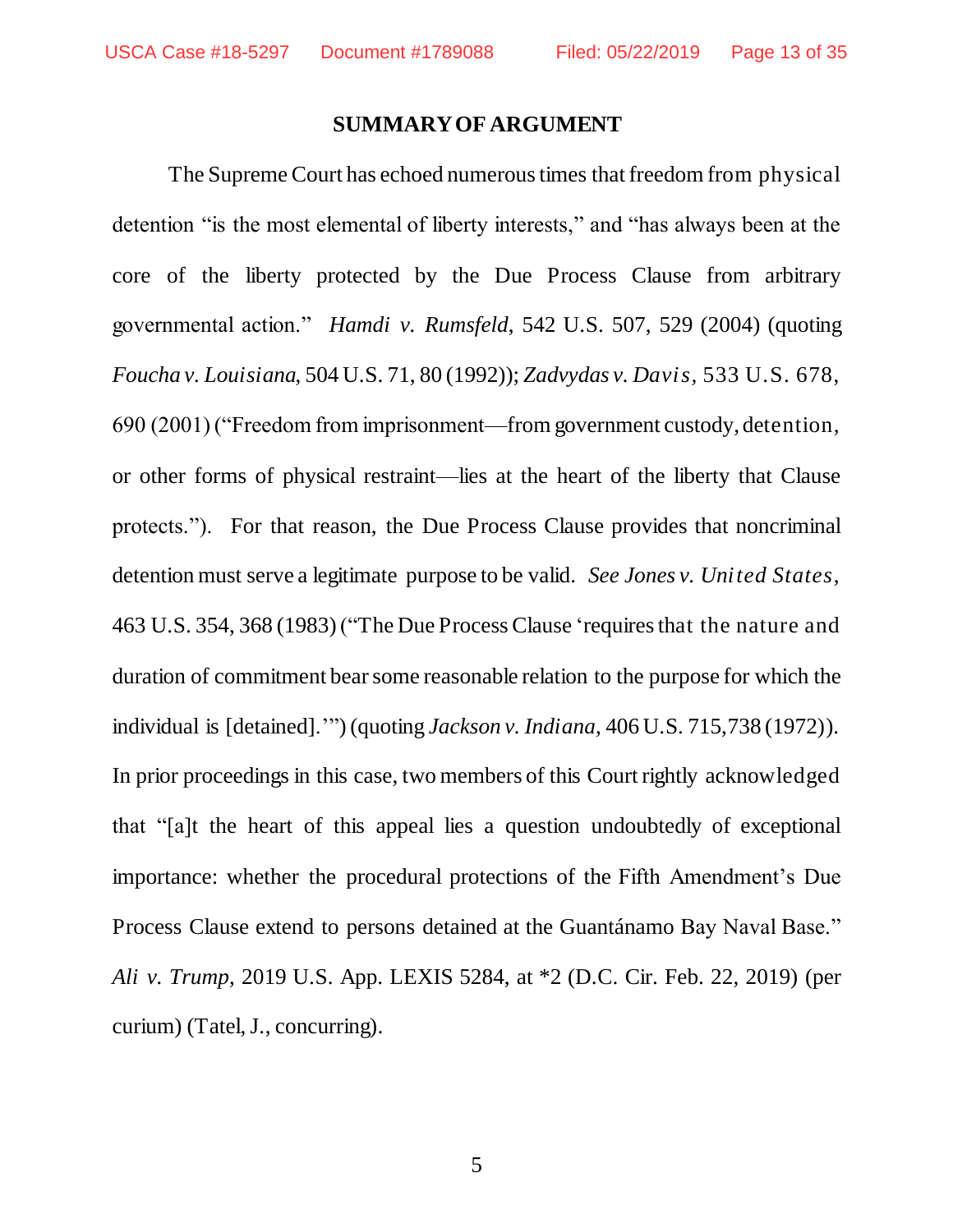The implications of depriving Guantánamo detainees of due process protections are no better illuminated than by the cases of Al Bihani and Nasser. At its peak, the government held nearly 800 detainees at Guantánamo, while today only 40 remain.<sup>10</sup> Al Bihani and Nasser are part of a unique and unfortunate subclass. They are two of the five<sup> $11$ </sup> individuals the government continues to detain even though they were cleared for transfer years ago. This means that they have not been and will not be charged with any crimes, that the government determined that they do not pose a significant national security threat to the United States, and that no more "procedure" awaits them in Guantánamo as they continue to rot away the rest of their lives.

After being cleared for transfer, the Executive branch made arrangements to transfer Al Bihani and Nasser to Saudi Arabia and Morocco, respectively, where they could resettle and live out the remainder of their lives peacefully. However, for reasons unknown, the government ultimately did not transfer them. Indeed, the

<span id="page-13-1"></span><sup>10</sup> *The Guantánamo Docket: The Detainees*, N.Y. TIMES, (accessed May 20, 2019), *available at* https://www.nytimes.com/interactive/projects/guantanamo/detainees.

<span id="page-13-2"></span><sup>&</sup>lt;sup>11</sup> The three other cleared detainees are Sufyian Barhoumi (ISN 694), Ridah Bin Saleh al Yazidi (ISN 38), and Muieen al-Din Jamal al-Din al-Sattar (ISN 309). Missy Ryan & Julie Tate, *The Trump era has stranded these five men at Guantanamo Bay*, THE WASHINGTON POST, (Jan. 22, 2017), *available at*  https://www.washingtonpost.com/news/checkpoint/wp/2017/01/22/the-trump-erahas-stranded-these-five-men-at-guantanamo-bay/?utm\_term=.81f59659e445; *The Guantánamo Docket: 40 Current Detainees*, N.Y.TIMES, (accessed May 20, 2019), *available at*

<span id="page-13-0"></span>https://www.nytimes.com/interactive/projects/guantanamo/detainees/current.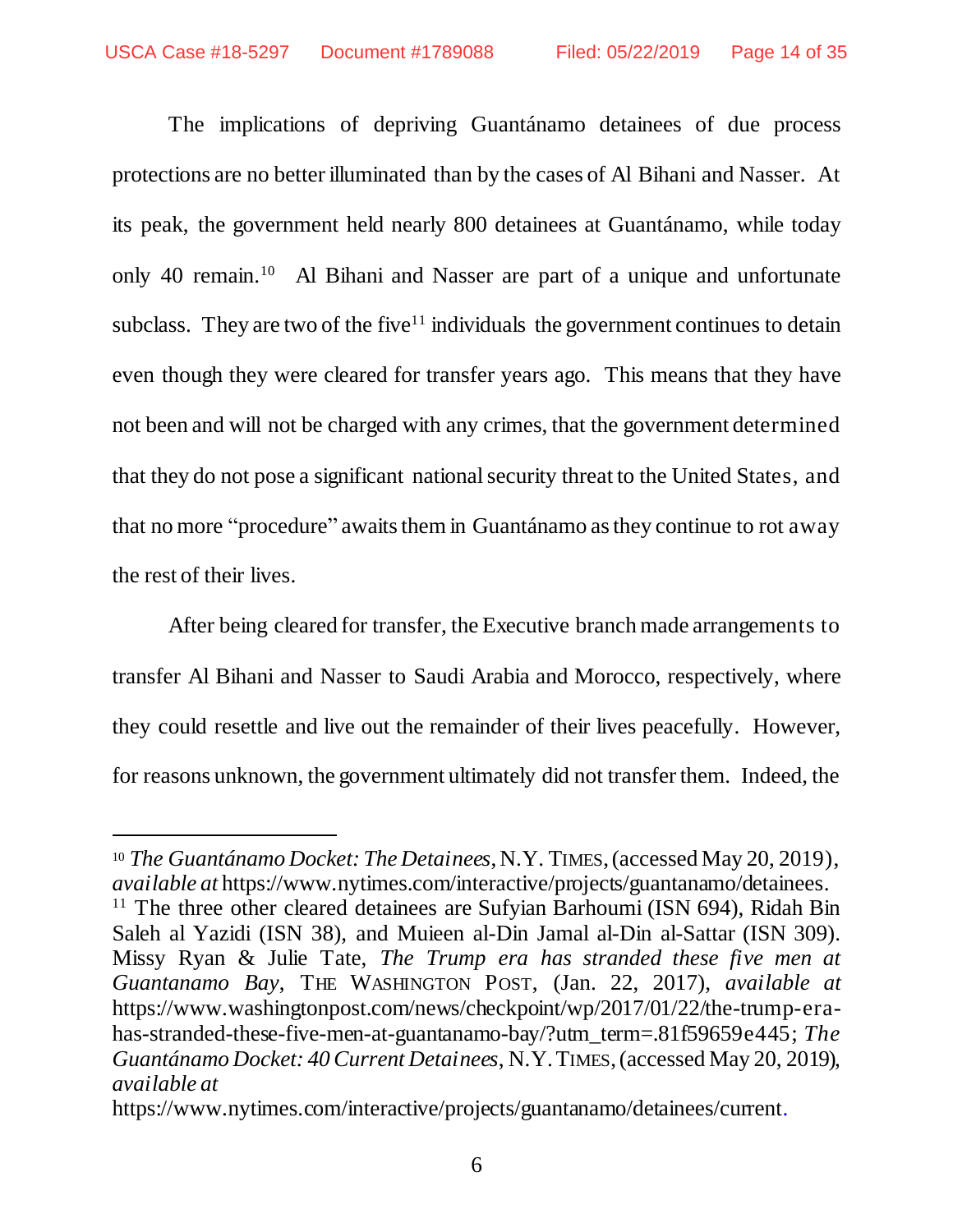Executive branch now brazenly refuses to do anything to effectuate their transfers, thereby continuing to hold them captive for no legitimate purpose and in violation of law-of-war principles and fundamental notions of due process.

<span id="page-14-1"></span>The fates of Al Bihani and Nasser result from nothing more than arbitrary government action, or in this case, deliberate inaction, which leaves them with no process whatsoever. Their continued detention demonstrates how deferring to the whims of the political branches in such a situation leads to absurd, arbitrary, and unconscionable results. The only way for such results to be avoided is for the Court to apply reasonable procedural and substantive due process safeguards to Guantánamo. *See Cty. of Sacramento v. Lewis*, 523 U.S. 833, 845-46 (1998) ("We have emphasized time and again that the touchstone of due process is protection of the individual against arbitrary action of government, whether the fault lies in a denial of fundamental procedural fairness, or in the exercise of power without any reasonable justification in the service of a legitimate governmental objective") (internal quotation marks and citations omitted).

<span id="page-14-0"></span>With each passing day, Guantánamo becomes an increasingly forgotten place. *See Boumidiene v. Bush*, 553 U.S. 723, 744 (2008) ("confinement of the person, by secretly hurrying him to jail, where his sufferings are unknown or forgotten, is a less public, a less striking, and therefore a *more dangerous engine* of arbitrary government") (citing The Federalist No. 84) (internal quotation marks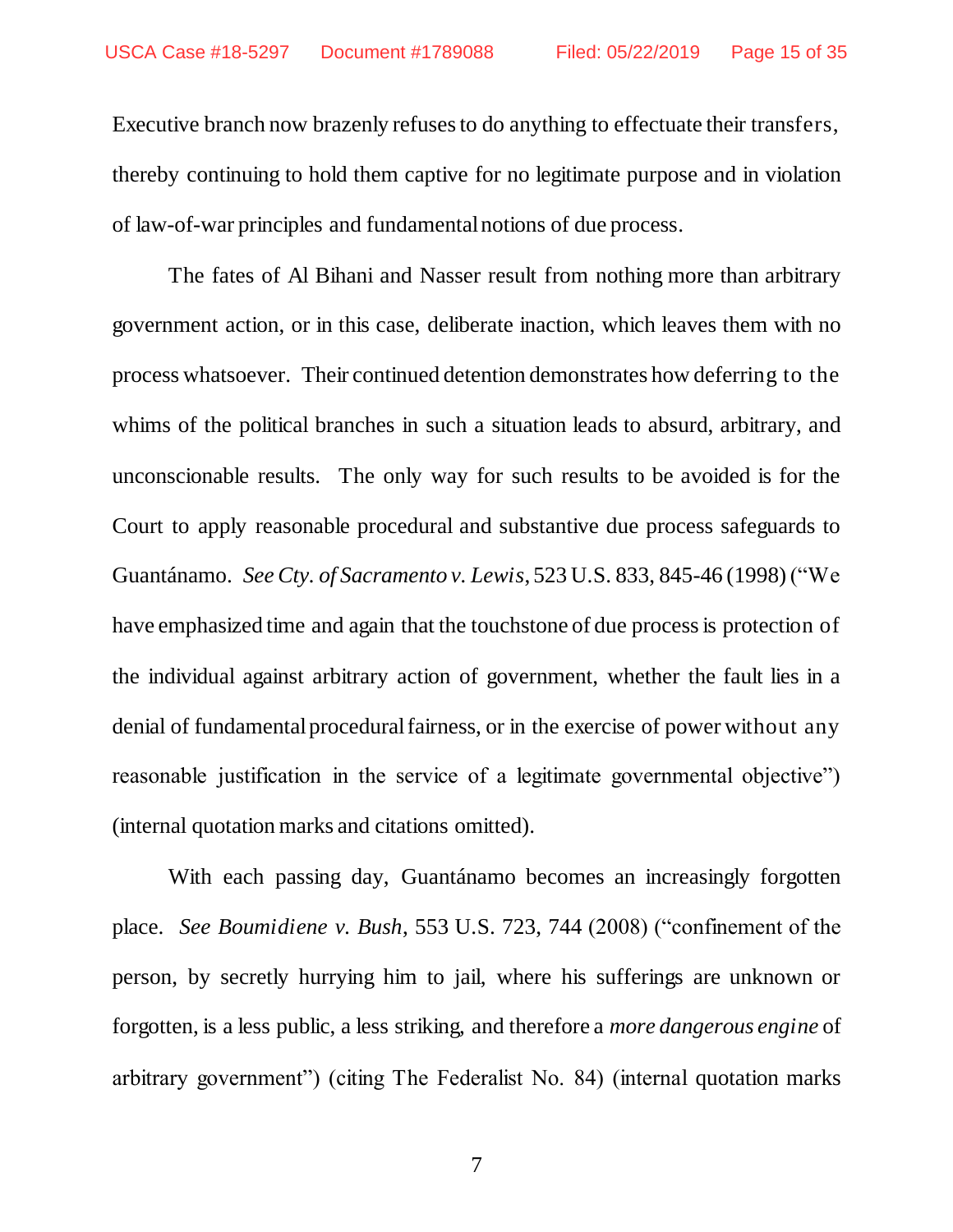and citations omitted) (emphasis in original). Therefore, it is imperative for the Court to understand fully the implications of failing to apply the Due Process Clause to Guantánamo detainees prior to making its decision.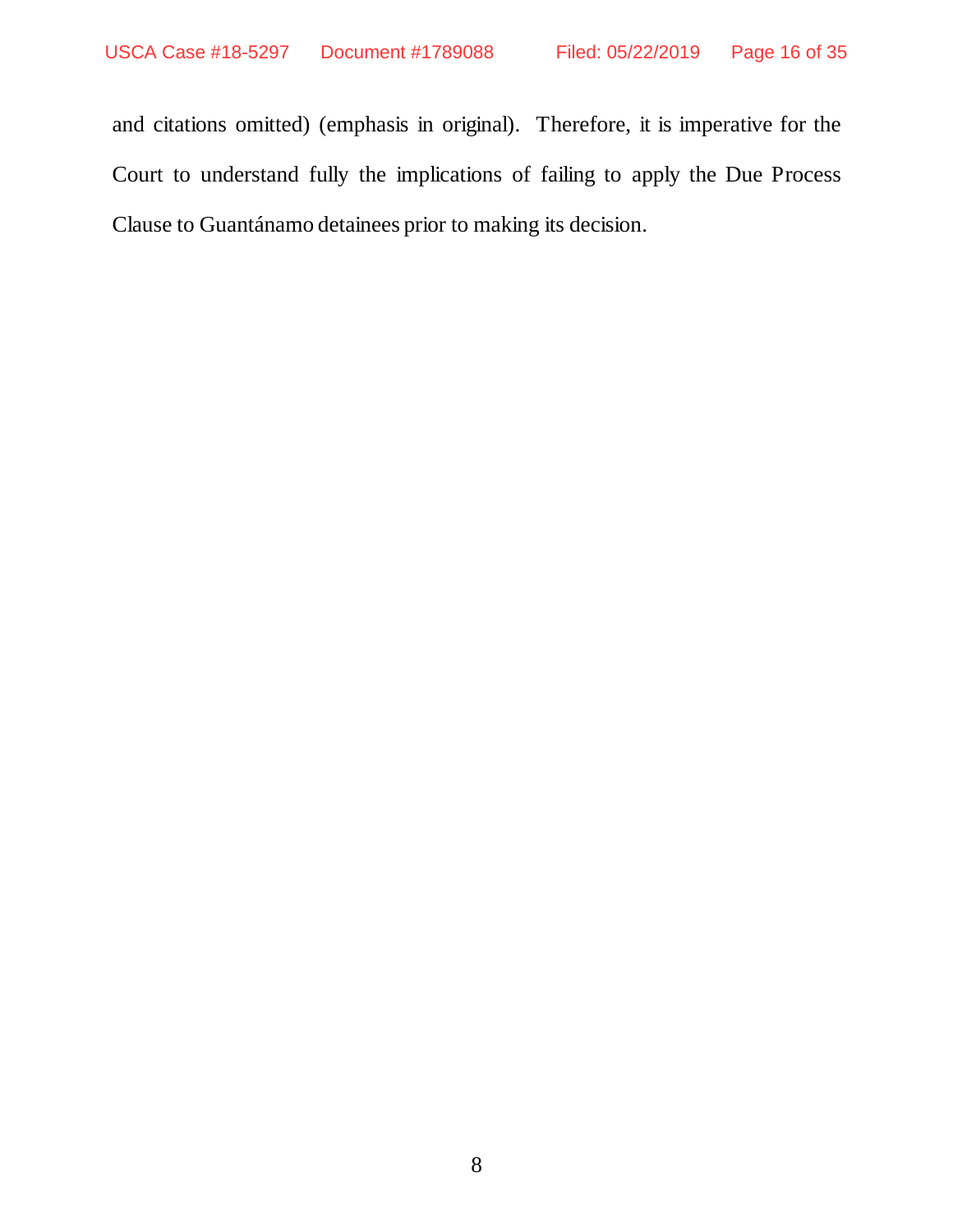$\overline{a}$ 

#### **ARGUMENT**

#### **I. The Executive Branch Cleared Al Bihani and Nasser For Transfer.**

Both Al Bihani and Nasser were cleared through interagency processes established by the Executive branch to review and assess the status of detainees held at Guantánamo. Al Bihani was cleared for transfer by the Guantánamo Review Task Force ("GTMO Task Force") around January 2010, while Nasser was cleared for transfer through the Periodic Review Board ("PRB") in July 2015. This meant that Al Bihani and Nasser would not be charged with any crimes and could be transferred out of Guantánamo to their home country or a third country, subject to appropriate security measures. With respect to each detainee, the review processes by the GTMO Task Force and the PRB both involved a review of the facts by national security professionals, a threat and security assessment, and a unanimous decision on the disposition of each detainee by senior leaders of the relevant U.S. military, intelligence, and law enforcement agencies.

#### **A. Al Bihani was Unanimously Cleared by the GTMO Task Force.**

The Executive branch established the GTMO Task Force in 2009 with the mission of evaluating whether each Guantánamo detainee's "continued detention is in the national security and foreign policy interests of the United States." The GTMO Task Force consisted of representatives from the Department of Justice,

<span id="page-16-0"></span><sup>12</sup> *See* Exec. Order No. 13492 § 2(d), 74 Fed. Reg. 4897, 4898 (Jan. 22, 2009).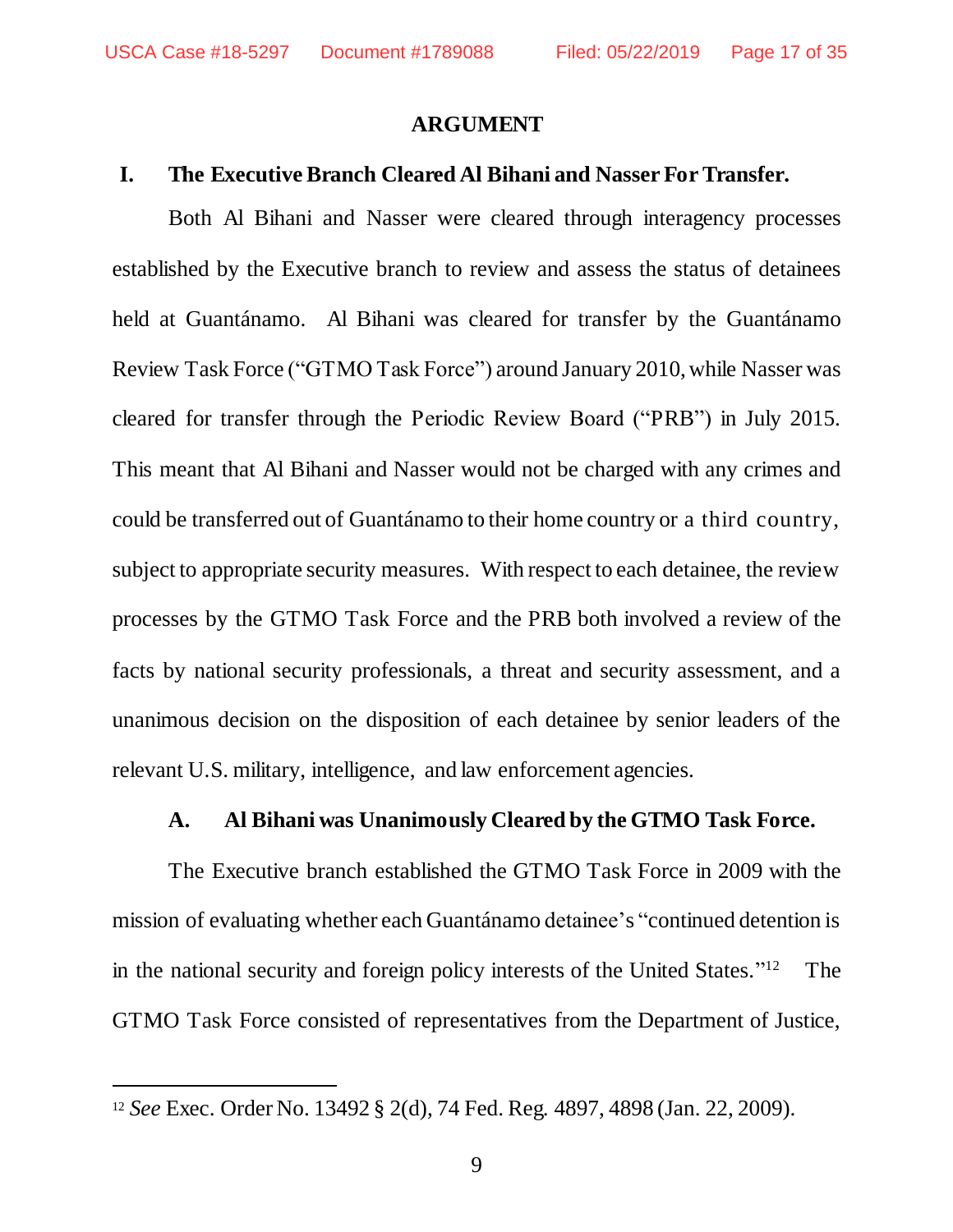Department of Defense, Department of State, Department of Homeland Security, the Office of the Director of National Intelligence, and the Joint Chiefs of Staff. The GTMO Task Force examined the status of each Guantánamo detainee and recommended whether to (i) transfer the detainee, (ii) continue his detention, or (iii) prosecute him. Unanimous determinations were made for each detainee.

As part of this deliberation, the GTMO Task Force placed thirty Yemeni detainees in a category designated as "conditional detention." This designation meant that those detainees could not be sent back to Yemen at that time because the security environment in Yemen made it unsafe to do so. However, they could be transferred—subject to appropriate security measures—to third countries in the meantime or returned to Yemen in the future if the security situation there improved (which it has not). When the GTMO Task Force concluded its process in January 2010, Al Bihani was among this group of Yemenis.<sup>13</sup>

#### **B. Nasser was Cleared Through the PRB Process.**

<span id="page-17-1"></span><span id="page-17-0"></span>l

The Executive branch created the PRB in 2011, for the purpose of establishing an ongoing, interagency process to review whether continued detention of those not cleared by the GTMO Task Force and not charged or

<sup>13</sup> *See* Final Report of the Guantánamo Review Task Force (Jan. 22, 2010), *available at* http://bit.ly/2CzdwTq; Guantanamo Review Dispositions 15 (Jan. 22, 2010), *available at* https://www.dni.gov/files/documents/FOIA/DF-2015- 00110.pdf.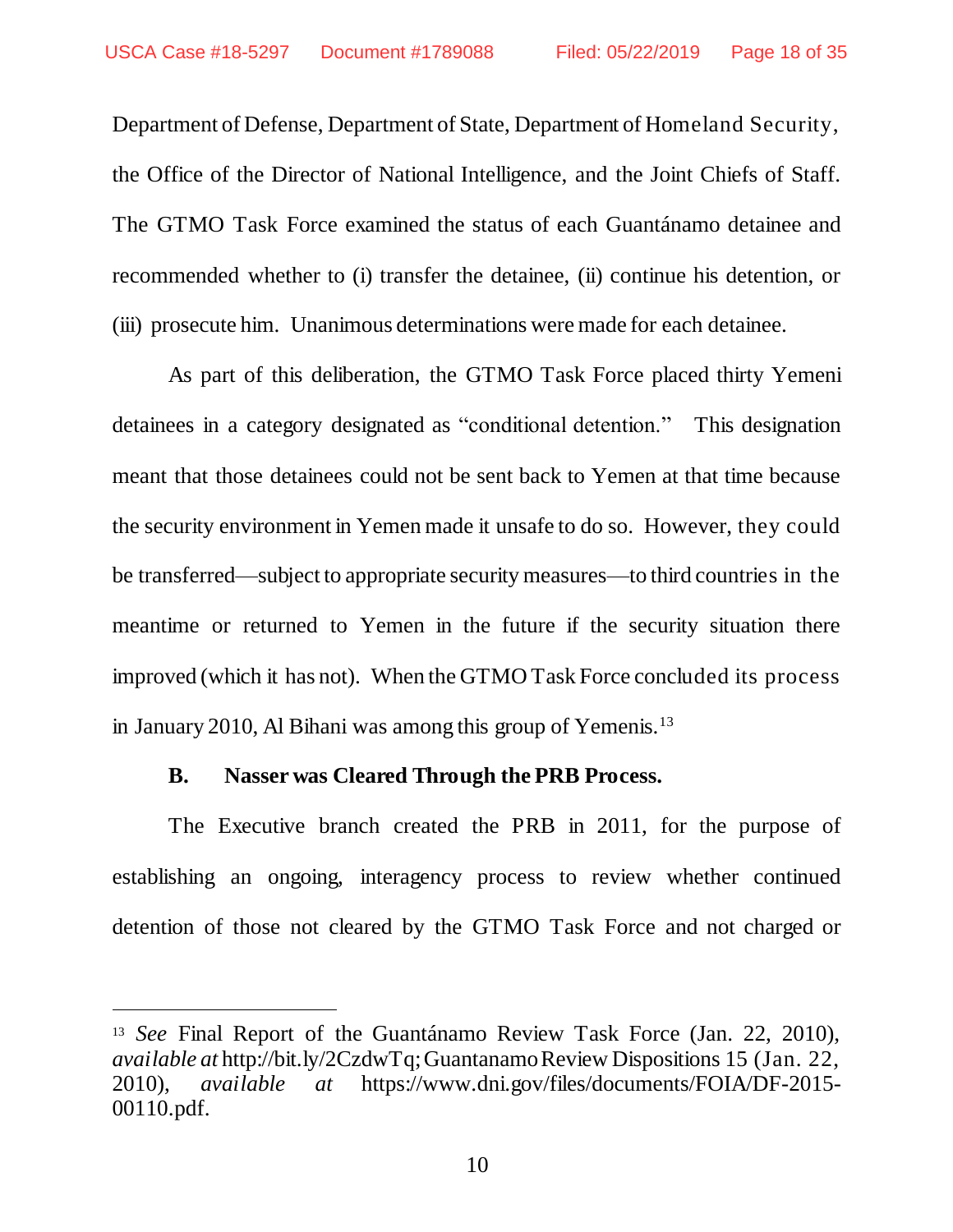convicted remains necessary. 14 Similar to the GTMO Task Force, the PRB consists of representatives of six agencies—the Departments of Defense, Homeland Security, Justice, and State, the Joint Chiefs of Staff, and the Office of the Director of National Intelligence. A decision by the PRB to clear a detainee for transfer requires the unanimous consensus of all six agency representatives. In its determinations, the PRB's standard for "[c]ontinued law of war detention" is based on whether detention "is necessary to protect against a significant threat to the security of the United States."<sup>15</sup>

On July 11, 2016, the PRB unanimously cleared Nasser for transfer and recommended he be sent to his home country Morocco. 16 The PRB concluded "that continued law of war detention of [Nasser] is no longer necessary to protect against a continuing significant threat to the security of the United States."<sup>17</sup> The PRB highlighted, among other factors, that Nasser was well-behaved, engaged in educational efforts at Guantánamo through "classes and self-study," and had

<span id="page-18-0"></span><sup>14</sup> *See* Exec. Order No. 13567 § 1, 76 Fed. Reg. 13277, 13277 (Mar. 7, 2011). Accordingly, a GTMO Task Force cleared detainee—such as Al Bihani—is ineligible for and does not need a PRB. Likewise, a PRB cleared detainee—like Nasser—is ineligible for and does not need another PRB.

<sup>15</sup> *Id.* at § 2.

<span id="page-18-1"></span><sup>16</sup> *See* Unclassified Summary of Final Determination, ISN 244, July 11, 2016, *available at*

http://www.prs.mil/Portals/60/Documents/ISN244/20160711\_U\_ISN244\_FINAL\_ DETERMINATION\_PUBLIC.pdf.

<sup>17</sup> *Id*.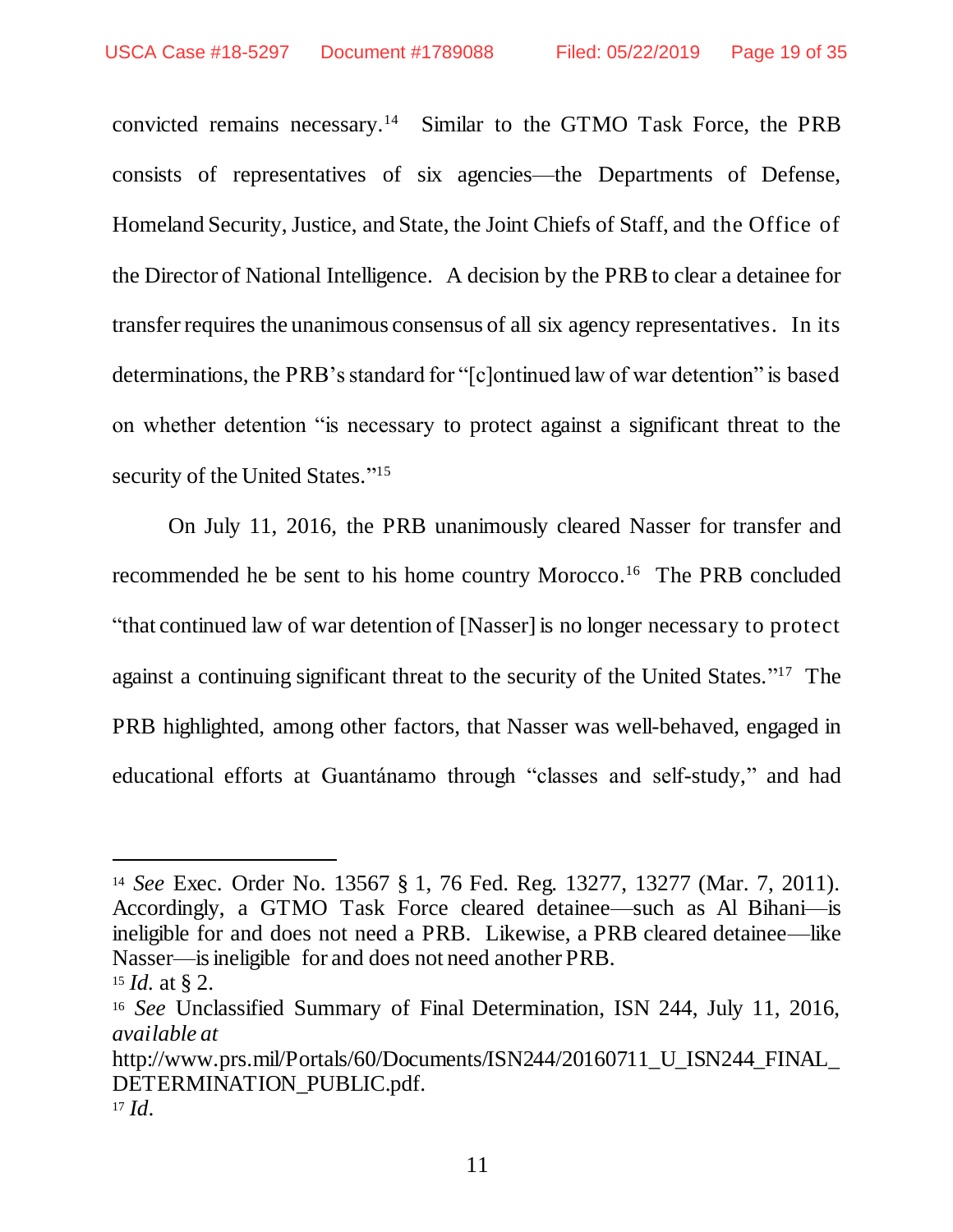support available from his family upon transfer in terms of economic opportunities. 18

### **II. The Continued Detention of Al Bihani and Nasser Demonstrates How the Failure to Apply the Due Process Clause to Guantánamo Detainees Leads to Absurd, Arbitrary, and Unconscionable Results.**

After Al Bihani and Nasser were cleared for transfer, the U.S. government began the process of making arrangements to have them transferred to Saudi Arabia and Morocco, respectively. They each went through exit protocols in anticipation of their transfer flights. Unfortunately, due to reasons apparently unrelated to the determinations regarding their individual eligibility for transfer, Al Bihani and Nasser were not transferred and instead were returned to their cells where they have continued to remain without any clear or cogent explanation. Al Bihani was cleared over nine years ago; Nasser was cleared more than three years ago. Absent judicial intervention, the current Trump administration has evidenced no intent to transfer them.

## **A. The Executive Branch Has Failed to Transfer Al Bihani and Nasser and Does Not Currently Intend to Transfer Them.**

Upon determining that a detainee should be transferred, the Executive branch—principally, the State Department in coordination with the Defense Department and other relevant agencies—was to identify countries that would accept and resettle these detainees and negotiate agreements with such countries to

 $\overline{a}$ 

<sup>18</sup> *Id*.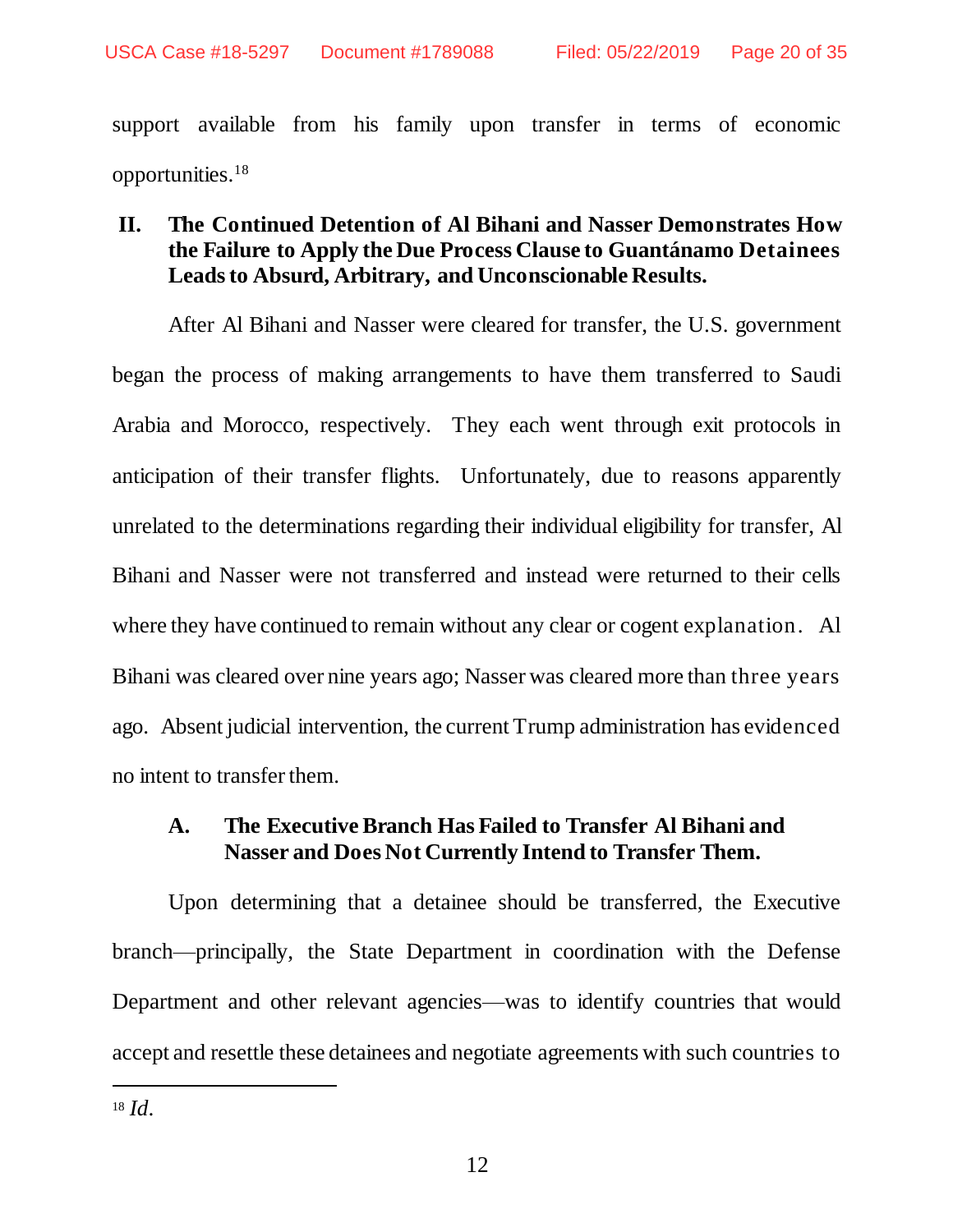effectuate transfers and resettlements and ensure appropriate security measures were implemented.<sup>19</sup> In an opening statement to the House Committee on Foreign Affairs on March 23, 2016, then-U.S. Special Envoy for Guantánamo Closure Lee

S. Wolosky detailed the process for transferring detainees:

<span id="page-20-0"></span>l

The Department of State leads negotiations with foreign governments about the possible transfer of one or more Guantanamo detainees but we are joined in our efforts by colleagues from the Departments of Defense, Justice, and Homeland Security, as well as those in the intelligence community and on the Joint Staff. Often these negotiations occur in two steps: first, the U.S. government seeks a high-level political commitment that the potential receiving country is willing to resettle or repatriate the detainee or detainees and to impose various security measures intended to substantially mitigate the threat the detainee or detainees may pose after their transfer; second, we engage in working-level meetings with the entities responsible for implementing these measures. While the higher level meetings offer the U.S. government the opportunity to convey our expectations and assesses our potential partner's political will, the working-level meetings offer the opportunity, among other things, to share best practices from previous detainee transfers, and tailor integration and security measures to specific circumstances under consideration.<sup>20</sup>

<span id="page-20-1"></span><sup>19</sup> *See* Exec. Order No. 13492 § 4(c)(2), 74 Fed. Reg. 4897, 4899 (Jan. 22, 2009) ("The Secretary of Defense, the Secretary of State, and, as appropriate, other Review participants shall work to effect promptly the release or transfer of all individuals for whom release or transfer is possible."); Exec. Order No. 13567 § 4(a), 76 Fed. Reg. 13277, 13279 (Mar. 7, 2011) ("the Secretaries of State and Defense shall be responsible for ensuring that vigorous efforts are undertaken to identify a suitable transfer location").

<span id="page-20-2"></span><sup>20</sup> *Opening Statement House Foreign Affairs Committee Hearing on Guantanamo Bay*, at \*4 (Mar. 23, 2016) (statement of Department of State Special Envoy for Guantanamo Closure Lee S. Wolosky).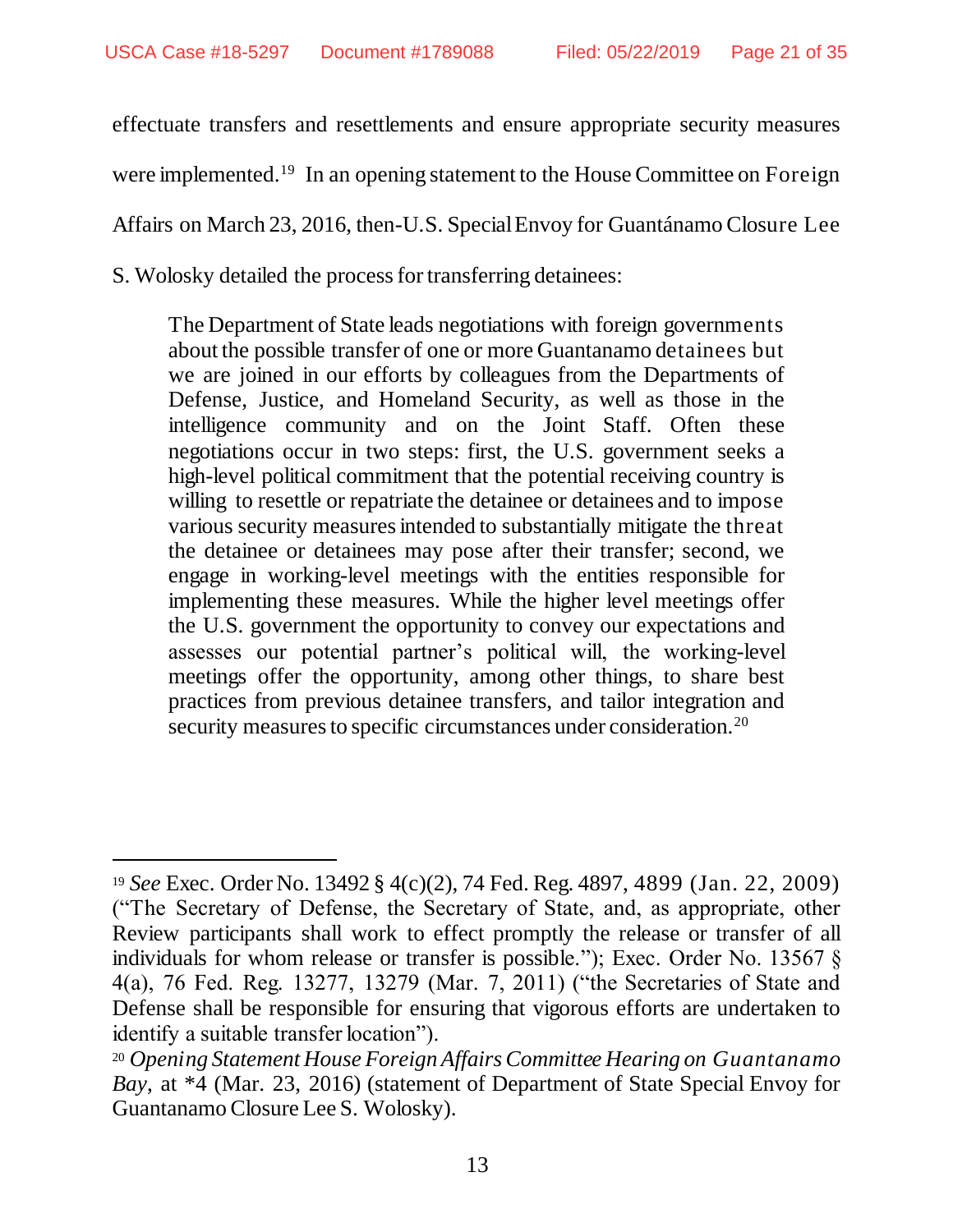Ambassador Wolosky further explained:

At the same time, U.S. agencies update the assessment of the potential transferee, drawing upon all reasonably available information on a detainee in possession of the United States. It also develops an assessment of the potential receiving country's capabilities. During this process, we provide our foreign partners with the [intelligence community's] updated assessment of the detainees under discussion and offer them the opportunity to travel to Guantanamo to interview potential transferees. Throughout all of this, we are working to ensure that we achieve a security framework that, applied to specific individuals under consideration for transfer, satisfies or exceeds the statutory requirements for transfers, including that the receiving government has taken or will take steps to substantially mitigate the threat posed by those individuals. $21$ 

As explained by Ambassador Wolosky, the process for arranging transfers involved extensive coordination among agencies and thoughtful, thorough, and sensitive diplomacy. In the years after the GTMO Task Force designated Al Bihani and 29 other Yemeni detainees for conditional detention, the Executive branch began making diplomatic arrangements for the transfer of these detainees to third countries, given that the security situation in Yemen had degraded substantially. One by one, those cleared by the GTMO Task Force (and later the PRB) were released and resettled. This included all of the Yemeni detainees designated for conditional detention by the GTMO Task Force—all but Al Bihani.

During 2015 and 2016, the Department of State submitted requests for information to Al Bihani's counsel in connection with identifying a third country

<span id="page-21-0"></span> $\overline{a}$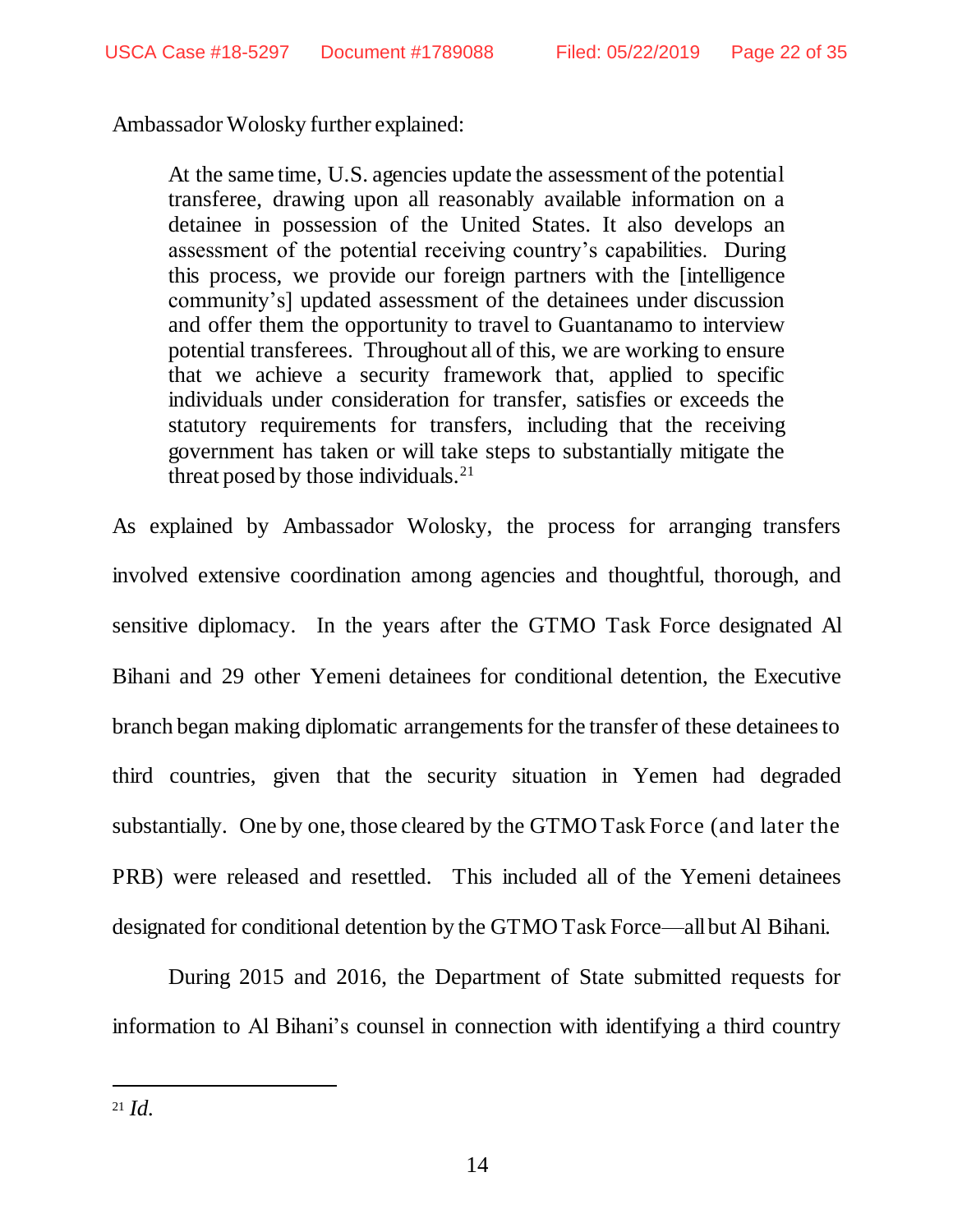to which to transfer Al Bihani. Although Al Bihani is a citizen of Yemen, he was born in Saudi Arabia and grew up there. To this day, most of his family continues to reside there. Thus, the State Department sought information regarding, but not limited to, Al Bihani's family connections to Saudi Arabia, contact information for his family in Saudi Arabia, and details regarding Al Bihani's intentions following his release. In response to the State Department requests, Al Bihani's counsel provided background and contact information regarding Al Bihani's family in Saudi Arabia. His counsel also emphasized Al Bihani's desire to reunite with his family and begin a new life as well as his family's ability and willingness to support Al Bihani's resettlement into society.

In April 2016, the Saudi Arabian government agreed to receive and resettle Al Bihani, along with nine other detainees who had been cleared for transfer, and each of the ten were informed in kind. So certain were the plans that Al Bihani be among the ten men to board the plane to Saudi Arabia, that his prison doctor took it upon himself to provide Al Bihani with pain medication in an effort to make what would surely be a long and uncomfortable flight for a man with a history of serious back problems (caused mainly from his torture at a CIA black site), slightly more bearable. The flight came and went without him. Despite persistent inquiries from Al Bihani's counsel, the Obama administration never indicated any reason why Al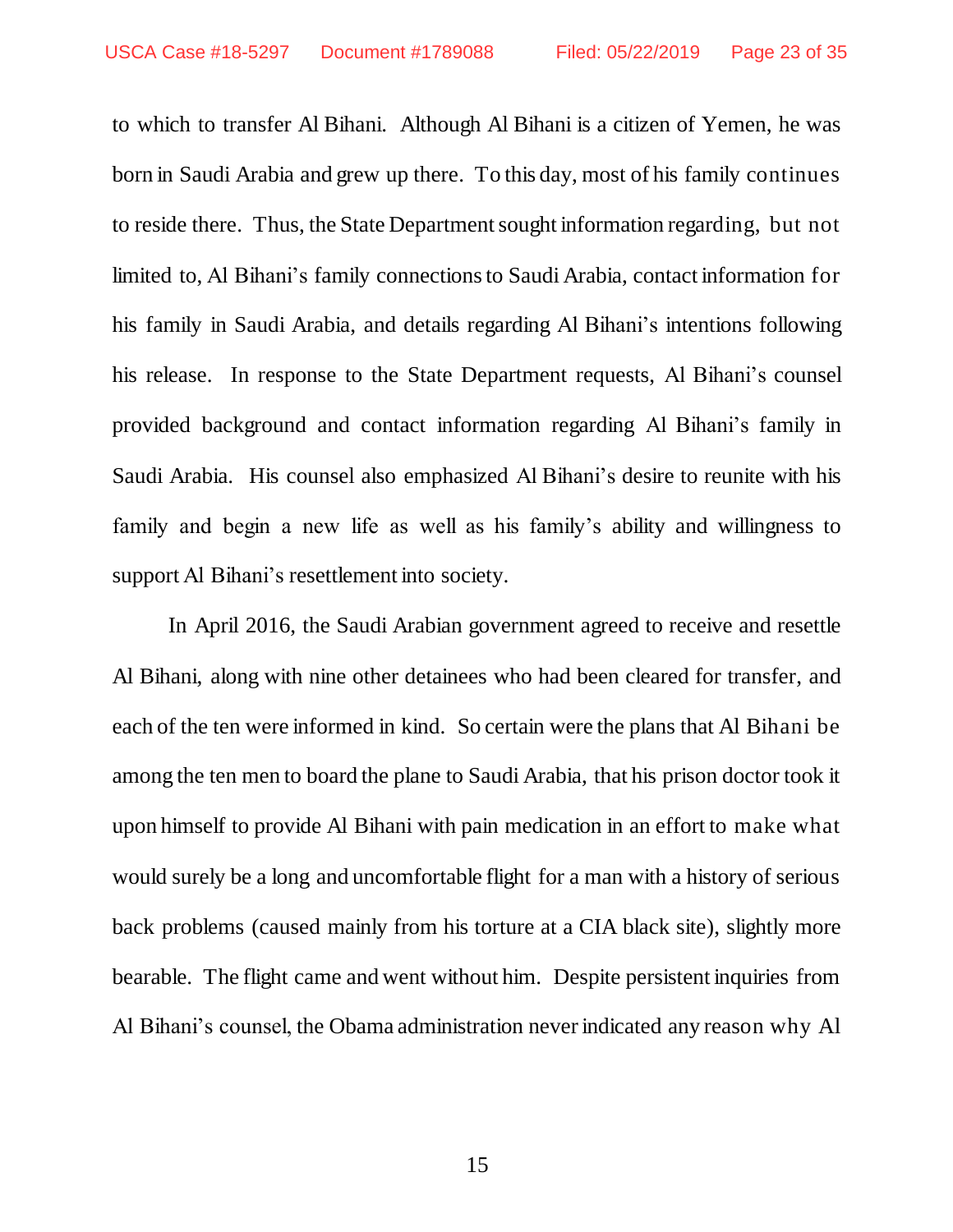Bihani was not transferred, or why he should not be transferred just like every other cleared Yemeni.

Al Bihani has not only languished in a prison that long ago determined it need not keep him, but he has watched 51 other men board planes home since that 2016 Saudi flight. He had mentally prepared himself to leave only to have those hopes crushed. He describes the dangling of his freedom and the continued uncertainty of his fate as a form of enduring psychological torture that is in some ways less bearable than the physical torture he previously suffered. Today, he continues to ask why he remains and when, if ever, he will be released.

On an unknown date following Nasser's clearance on July 11, 2016, the State Department sent a diplomatic note to the government of Morocco regarding security assurances relevant to Nasser's transfer. As the months passed and record numbers of detainees were being transferred out of the prison (48 in the Obama administration's final year alone<sup>22</sup>), Nasser naturally considered his impending transfer home a foregone conclusion, going as far as to give away his most prized possessions—his books—to fellow detainees.

By November, the State Department adhered to their certainty of his return to Morocco—a country with which the United States has historically had good

<span id="page-23-0"></span><sup>22</sup> *See The Guantánamo Docket: Timeline: 2016*, N.Y.TIMES, (accessed May 20, 2019), *available at* https://www.nytimes.com/interactive/projects/guantanamo/timeline/2016.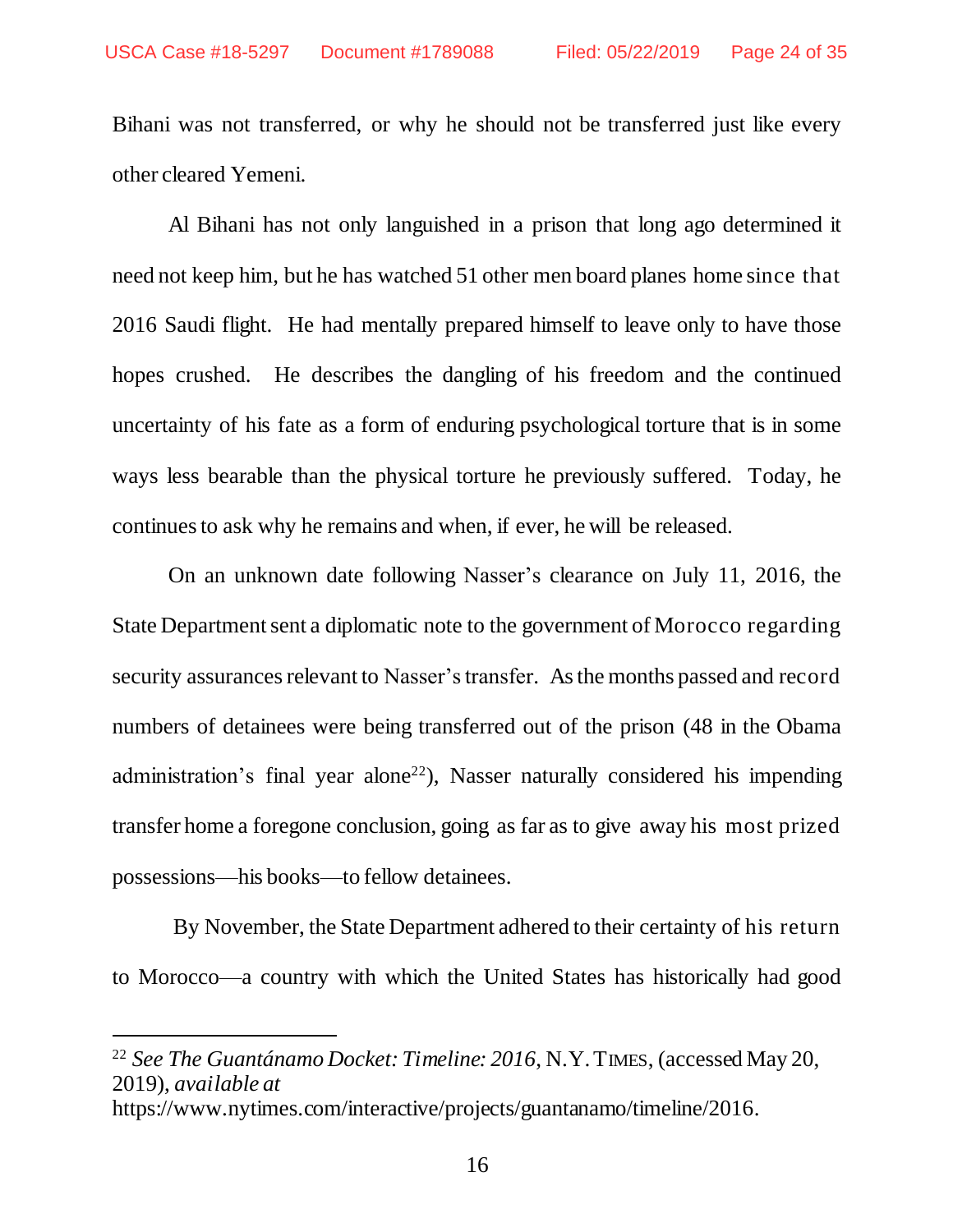relations and to which it has never hesitated to repatriate detainees.<sup>23</sup> By late December, the State Department officials with whom Nasser's counsel had been in daily contact stopped returning phone calls.

<span id="page-24-1"></span>On January 13, 2017, Nasser's counsel (in conjunction with counsel for a second detainee, Sufiyan Barhoumi) filed an Emergency Motion for an Order Effecting Release, arguing that the Court should order his release pursuant to 28 U.S.C. §§ 2241 and 2243, and the Court's equitable habeas powers, because Nasser's detention was arbitrary and violated U.S. and international law.<sup>24</sup> It was only through this litigation that Nasser learned that Morocco had responded affirmatively to the United States, agreeing to receive him, on December 28, 2016—eight days into the 30-day congressional notice period required by a provision of the National Defense Authorization Act. Nevertheless, as the government conceded in that very same litigation, "because of the timing of this response, which was less than 30 days before the Secretary of Defense would leave office, the Secretary of Defense did not make a final decision regarding the transfer

 $\overline{a}$ 

<span id="page-24-3"></span><sup>23</sup> Morocco has readily accepted 13 former detainees, 12 of whom were Moroccan nationals. *See The Guantánamo Docket: Transferred to Morocco*, N.Y. TIMES, (accessed May 20, 2019), *available at*

https://www.nytimes.com/interactive/projects/guantanamo/transfercountries/morocco.

<span id="page-24-0"></span><sup>24</sup> Pet'r's Emer. Mot. for Order Effecting Release, *Nasser v. Obama*, No. 05-cv-00764 (CKK) (D.D.C. Jan. 13, 2017) (Dkt. No. 257).

<span id="page-24-2"></span><sup>25</sup> *See* National Defense Authorization Act for Fiscal Year 2016, Pub. L. No. 114- 92, § 1034(a)(1), 129 Stat. 726, 969 (2015) (2016 NDAA).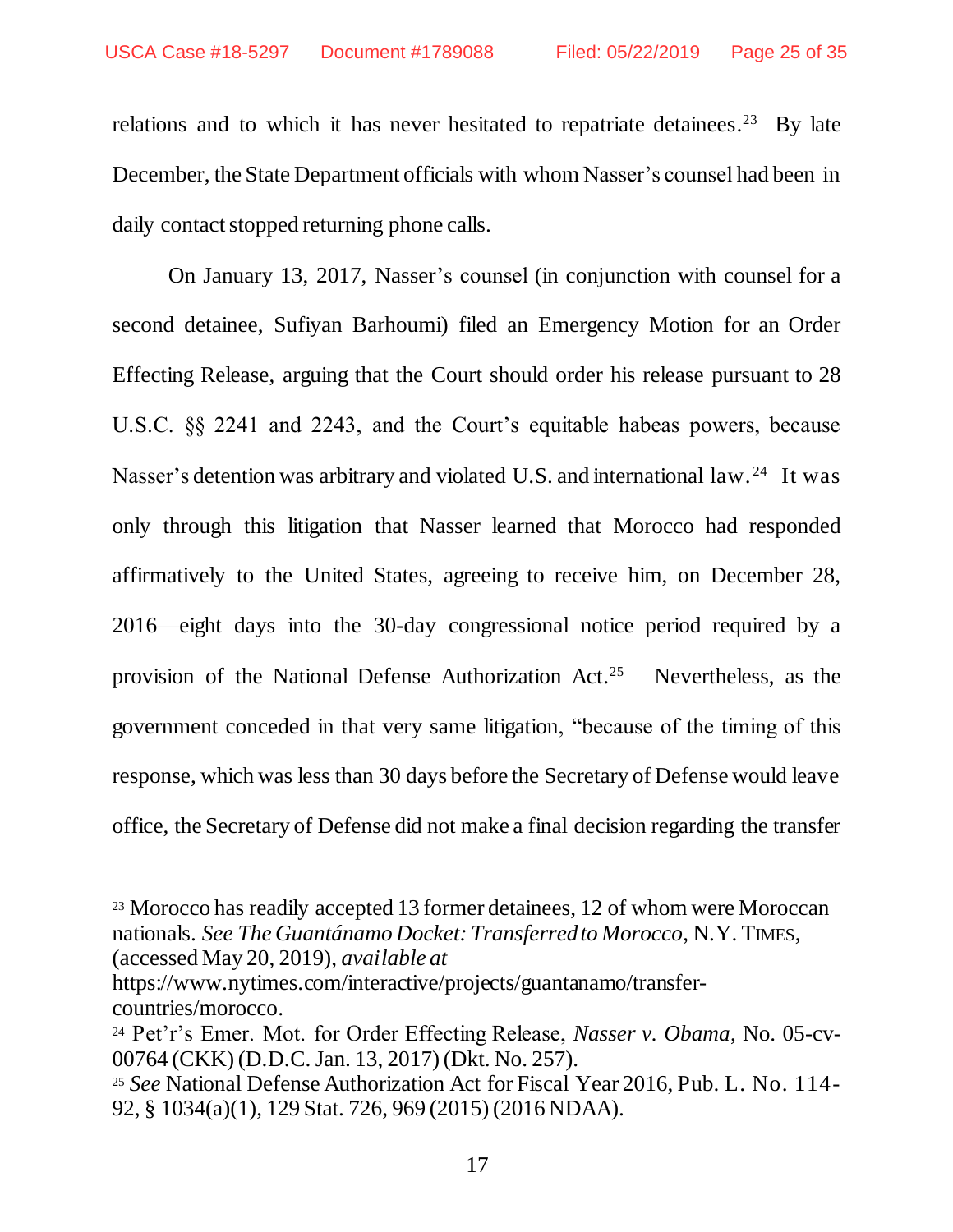$\overline{a}$ 

... as he elected to leave that decision to his successor."<sup>26</sup> At that point, it was widely reported that then-presidential candidate Donald Trump wanted to keep Guantánamo open and "load it up with some bad dudes."<sup>27</sup> In effect, the former Secretary of Defense under the Obama administration, Ashton Carter, elected to punt to his successor, knowing full well that the Trump administration would hide, rather than run with, that ball.

President Trump has made clear his administration's simple policy regarding Guantánamo detainees: "[T]here should be no further releases from Guantanamo."<sup>28</sup> On January 30, 2018, President Trump issued an executive order that revoked the prior administration's directive to close Guantánamo, ordered its continued operation, and endorsed its use for additional detainees.<sup>29</sup>

<span id="page-25-1"></span><sup>26</sup> *See* Resp'ts' Resp. to Pet'r's Emer. Mot. for Order Effecting Release at 6-7, *Nasser v. Obama*, 05-CV-0764 (CKK), (D.D.C. Aug. 18, 2017) (Dkt. No. 259).

<span id="page-25-5"></span><span id="page-25-4"></span><sup>27</sup> *See* David Welna, *Trump Has Vowed to Fill Guantánamo With Bad Dudes—But Who?*, NPR(Nov. 14, 2016), *available at* http://n.pr/2CNr01T; *see also* Remarks of Donald Trump, Sparks, NV, YOUTUBE, (Feb. 23, 2016), *available at* https://www.youtube.com/watch?v=3zEubx\_2uOc.

<span id="page-25-3"></span><span id="page-25-0"></span><sup>28</sup> Donald J. Trump (@realDonaldTrump), Twitter (Jan. 3, 2017 9:20 AM), *available at* https://twitter.com/realDonaldTrump/status/816333480409833472; *See* Defs.' Supplemental Submission and Further Resp. to Pls.' Post-Briefing Notices at 4, *James Madison Project, et al. v. Dep't of Justice, et al.*, Civ. No. 1:17 cv-00144-APM (D.D.C. Nov. 13, 2017) (answering the court's question about the official status of the President's tweets by noting that the "government [Department of Justice] is treating the President's statements to which plaintiffs point – whether by tweet, speech or interview – as official statements of the President of the United States.").

<span id="page-25-2"></span><sup>29</sup> *See* Exec. Order 13823 § 2(a), 83 Fed. Reg. 4831 (Jan. 30, 2018).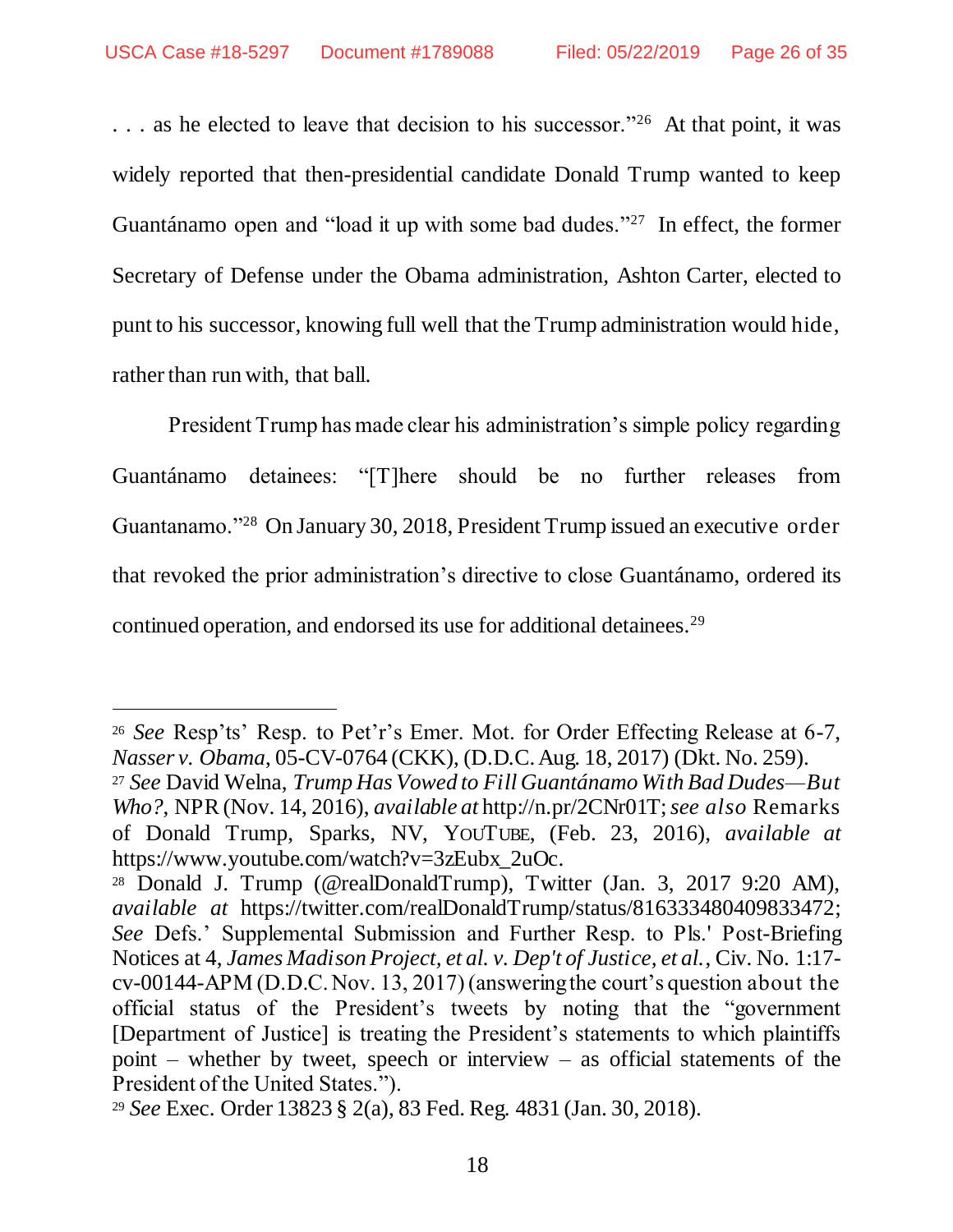In an action further evidencing its lack of intent to transfer any detainees, the Trump administration dissolved the State Department's Office of the Special Envoy for Guantánamo Closure (the "Guantánamo Envoy's Office"), the office that was historically responsible for arranging detainee transfers. There is no evidence that the principal functions performed by this office have been assumed by any other part of the U.S. government in any meaningful way. Indeed, since the Guantánamo Envoy's Office was dismantled, Al Bihani, Nasser, and their respective counsel have not identified anyone within the Department of State, the Department of Defense, or any other agency responsible for actively working on arranging current detainee transfers. They also are not aware of any efforts undertaken by the Trump administration to transfer Al Bihani and Nasser. While Executive Order 13823 retains the existence of the PRB process and vaguely permits the Secretary of Defense to transfer detainees "when appropriate,"<sup>30</sup> the Court cannot mistake those written pronouncements as meaningful due process. They are no process whatsoever.

In a court filing on February 16, 2018, the government stated that Al Bihani was not transferred because of "a variety of substantive concerns relevant to [Al Bihani's] circumstances, including factors not related to [Al Bihani] himself" but

 $\overline{a}$ 

<span id="page-26-0"></span><sup>30</sup> Exec. Order 13823, § 3(a), 83 Fed. Reg. at 4832.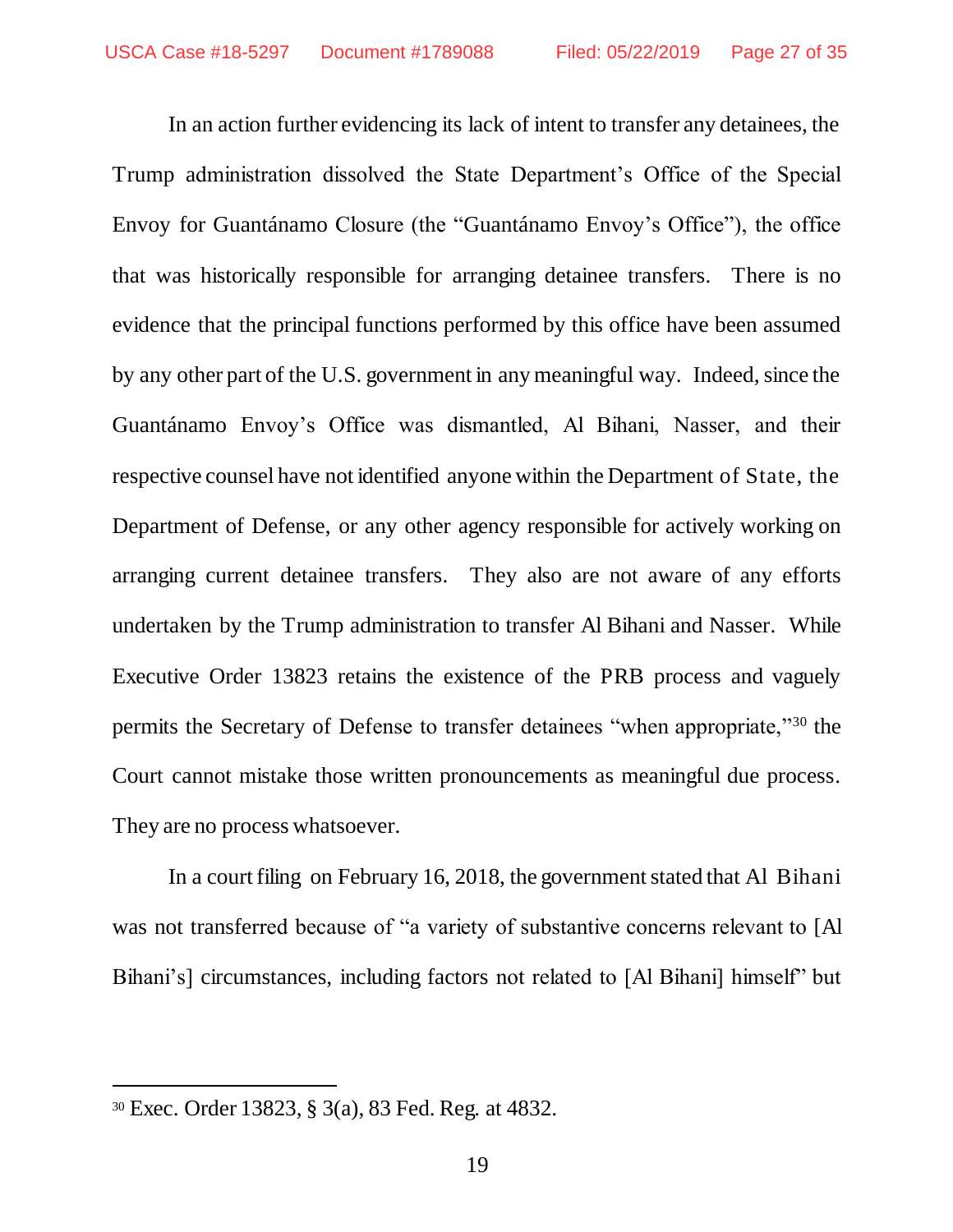that he "remains eligible for transfer."<sup>31</sup> Regarding Nasser, the government confirmed that "no decision has been made as to whether to proceed with this transfer."<sup>32</sup> Thus, Al Bihani and Nasser remain detained for reasons unrelated to their cleared status. At bottom, outside of the court system, there is no process available to address Al Bihani and Nasser's predicament. All of their hopes lie on this Court's decision.

### <span id="page-27-2"></span>**B. The Government's Continued Detention of Al Bihani and Nasser Serve No Legitimate Purpose.**

<span id="page-27-3"></span><span id="page-27-1"></span>It is axiomatic that that under the Fifth Amendment's Due Process Clause non-criminal confinement, for any purpose, "constitutes a significant deprivation of liberty that requires due process protection," and, thus, the government "must have 'a constitutionally adequate purpose for the confinement.'" *Jones v.*, 463 U.S. at 361 (quoting *O'Connor v. Donaldson*, 422 U.S. 563, 574 (1975)); *see also Foucha*, 504 U.S. at 80 ("We have always been careful not to 'minimize the importance and fundamental nature' of the individual's right to liberty.") (quoting *United States v. Salerno*, 481 U.S. 739, 750 (1987). The Supreme Court established long ago that, at a minimum, "due process requires that the nature and duration of commitment bear some reasonable relation to the purpose for which the

<span id="page-27-4"></span><span id="page-27-0"></span><sup>31</sup> Resp'ts' Opp. to Pet'r's Mot. for Order Granting Writ of Habeas Habeas Corpus at 16, *Al-Bihani et al. v. Trump et al.*, 1:04-cv-01194 (UNA), (D.D.C. Feb. 16, 2018) (Dkt. No. 1126).

<sup>32</sup> *Id.*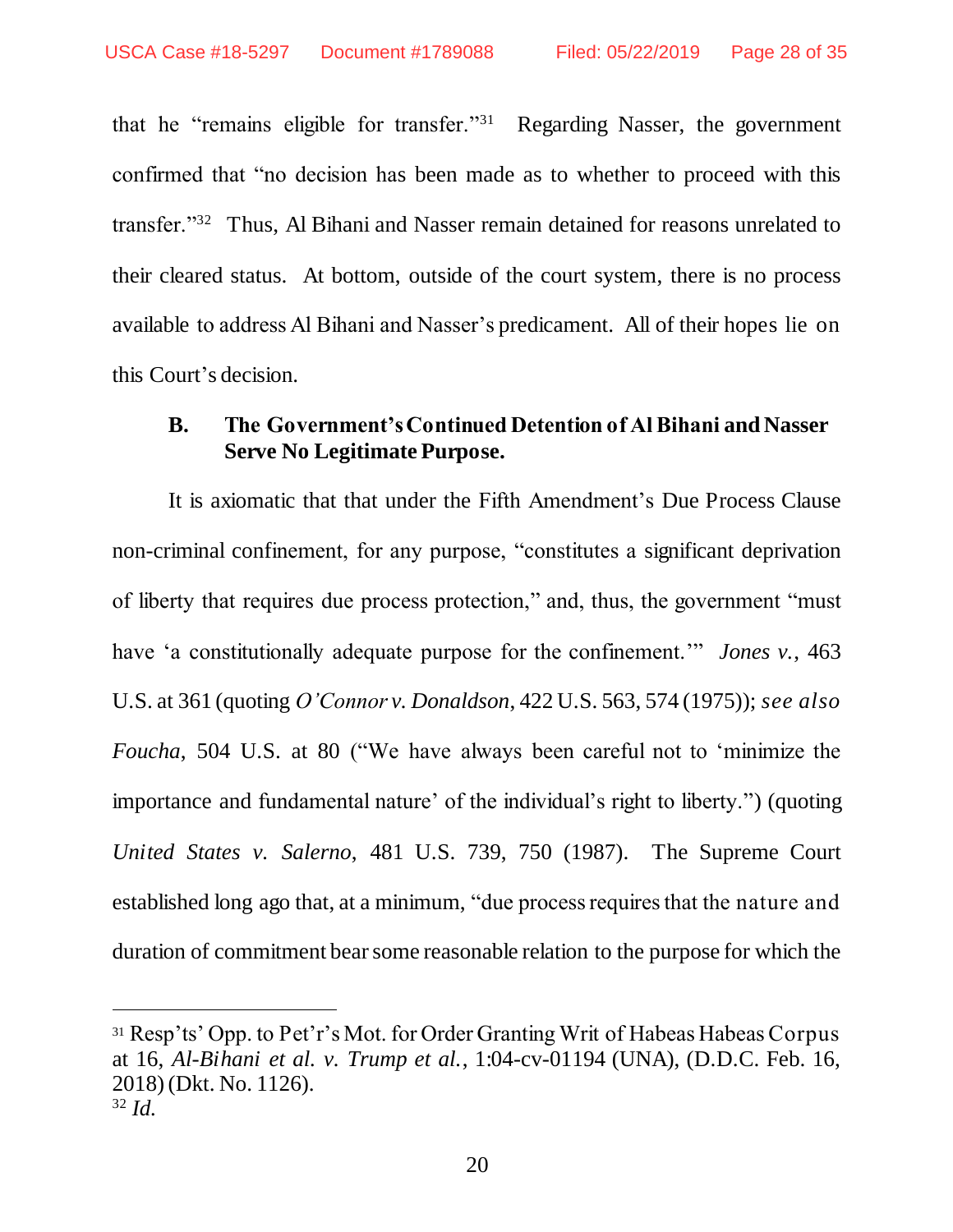<span id="page-28-1"></span>l

<span id="page-28-4"></span><span id="page-28-3"></span><span id="page-28-0"></span>individual is committed." *Jackson*, 406 U.S. at 738; *Foucha*, 504 U.S. at 79 (same). To that end, courts must consider whether the purpose of the detention is to punish the detainee and, if not, whether the detention is excessive in light of the government's purpose. *See Salerno*, 481 U.S. at 747 ("[T]he punitive/regulatory distinction turns on whether an alternative purpose to which [the restriction] may rationally be connected is assignable for it, and whether it appears excessive in relation to the alternative purpose assigned [to it].") (internal citations and quotation marks omitted) (alternations in original). Thus, detention without a legitimate purpose constitutes a violation of due process. *Id.* at 752.

<span id="page-28-2"></span>The Executive branch detained Al Bihani and Nasser under the AUMF. The Supreme Court has interpreted the AUMF as permitting detention as a "necessary and appropriate" use of force as long as it is consistent with long-standing law-ofwar principles. *Hamdi*, 542 U.S. at 520. Indeed, the government has long acknowledged that its detention authority under the AUMF is informed and limited by law-of-war principles.<sup>33</sup> In the context of Guantánamo, law-of-war principles dictate that "[t]he purpose of detention is to prevent captured individuals from

<sup>33</sup> *See* Resp'ts' Mem. Regarding the Gvt's Detention Authority Relative to Detainees Held at Guantánamo Bay at 2, *In Re Guantánamo Bay Detainee Litigation*, No. 08-mc-442 (TFH) (D.D.C. Mar. 13, 2009) (Dkt. No. 1689) ("Principles derived from law-of-war rules governing international armed conflicts, therefore, must inform the interpretation of the detention authority Congress has authorized for the current armed conflict.").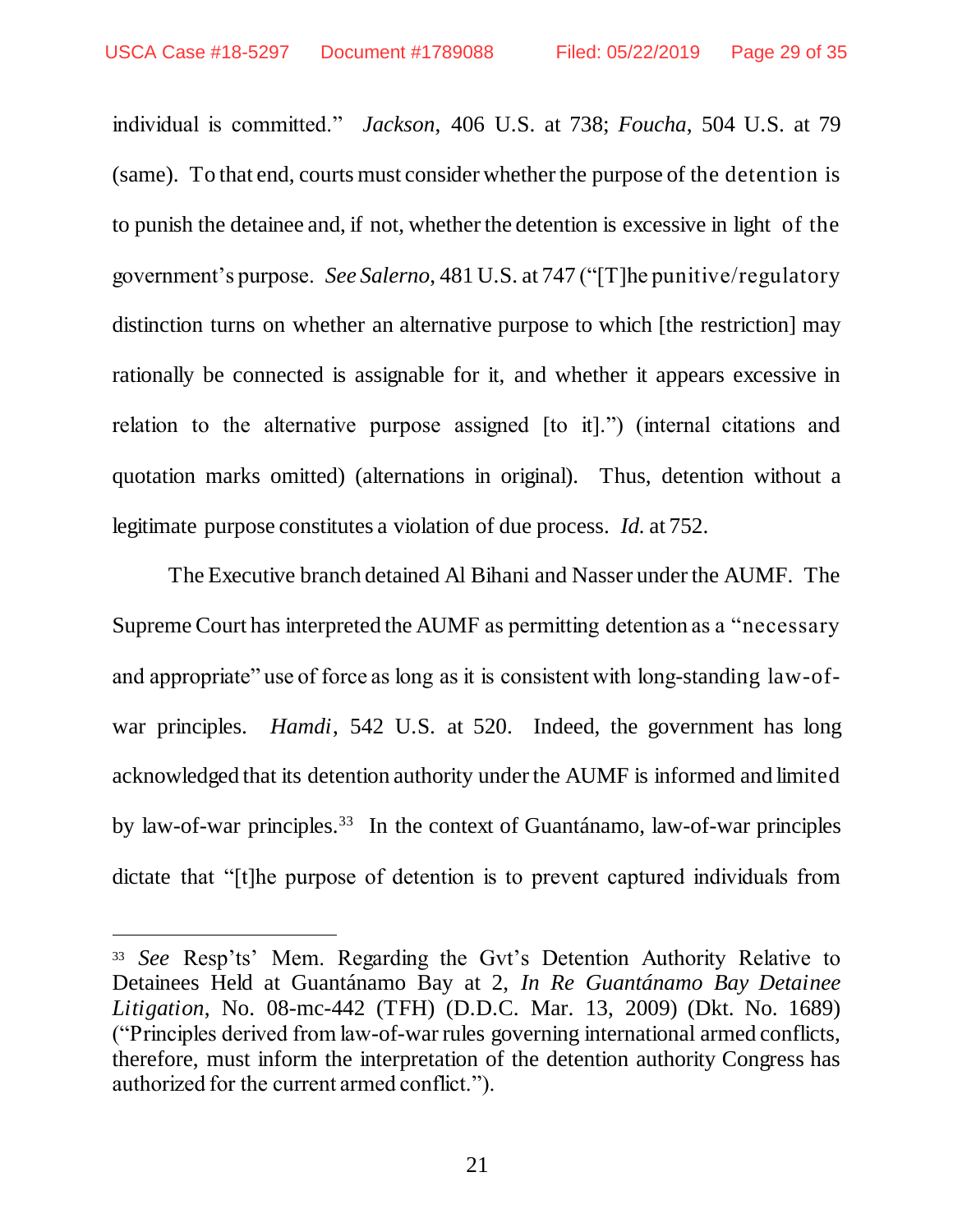<span id="page-29-0"></span>returning to the field of battle and taking up arms once again." *Hamdi*, 542 U.S. at 518 (internal citations omitted).

 In the case of Al Bihani and Nasser, the Executive branch determined that both men could be released from Guantánamo on the condition of the Executive branch securing a country in which to resettle each of them, meaning that the Executive branch determined that neither posed a significant enough of a security threat such that they would return to the battlefield. The government had even secured transfer arrangements with countries agreeing to receive and resettle them (i.e., Saudi Arabia for Al Bihani and Morocco for Nasser). Thus, the government's actions reflect that any law-of-war purpose that may have once existed to justify Al Bihani and Nasser's detention has now been vitiated. If there was a real risk that these men would return to the battlefield, they would not be eligible for transfer. For them, law-of-war detention is thus at an end. The government, however, has now deliberately and blatantly disregarded the determinations it made with respect to Al Bihani and Nasser, and unilaterally set aside those transfer arrangements. As already mentioned, no decision-maker exists in this administration with whom Al Bihani and Nasser could even speak to about their transfers.

As explained in section II.A., neither of the reasons the government cited for refusing to transfer Al Bihani and Nasser relate to the determinations previously made regarding their clearances. If the only legitimate purpose of detention is to

22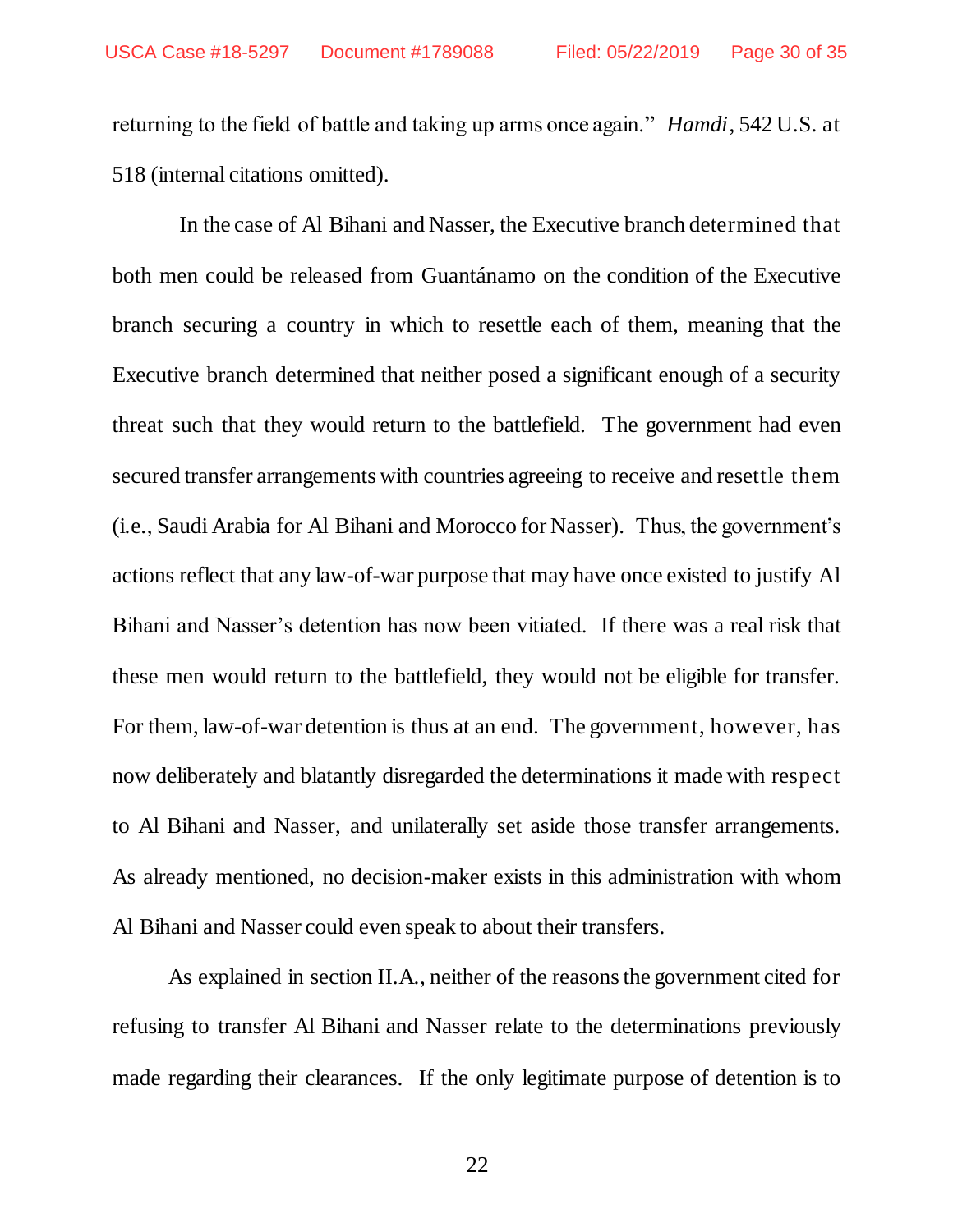<span id="page-30-0"></span>prevent captured individuals from returning to the battlefield, and the government has effectively concluded that neither detainee would return to the battlefield, continuing to detain them nonetheless serves no legitimate purpose. Accordingly, the continued detention of Al Bihani and Nasser cannot be supported by law-ofwar principles, *see Hamdi*, 542 U.S. at 520, and it directly offends the Due Process Clause, which prevents noncriminal detention without a legitimate, nonpunitive purpose, *Salerno*, 481 U.S. at 747. Indeed, the government incredibly claims to have the legal authority to detain Al Bihani and Nasser for over a hundred years, as it explained to Judge Hogan in July of 2018 at oral argument in the near-identical motion to the one giving rise to this proceeding.<sup>34</sup> This cannot be the state to which our concept of fundamental due process has been reduced.

<span id="page-30-2"></span>The government's historic failure and now refusal to transfer Al Bihani and Nasser despite being cleared for transfer reflect a clear example of arbitrary governmental action. Al Bihani is the lone Yemeni out of the 30 cleared for release. The others have long ago been transferred out of Guantánamo to third countries. Despite a third country—Saudi Arabia—agreeing to resettle him, he remains detained through no fault or circumstances of his making. There is otherwise nothing remarkable about Al Bihani. In a similarly arbitrary decision,

<span id="page-30-1"></span><sup>34</sup> Tr. of Oral Argument at 36-37, *Nasser v. Trump*, No. 04-cv-1194 (TFH) (D.D.C. July 11, 2018) (Dkt. No. 1148) (responding to the court's question: "So if we have the Hundred 18 Years' War in England—which was the 14th, 15th century; 19 it's a 116-year war—under your theory, the prisoners could be held for that long[?]").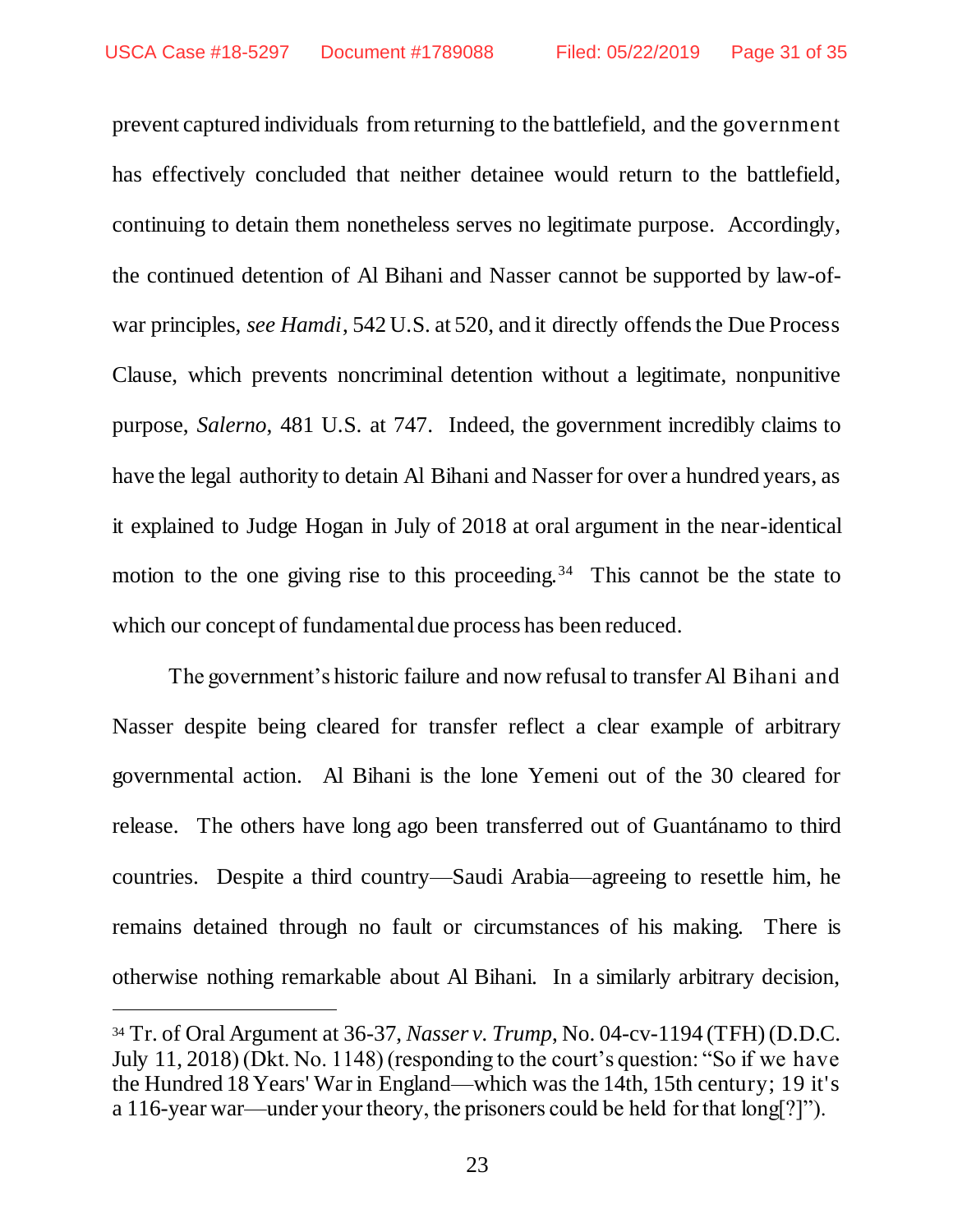<span id="page-31-0"></span>Nasser was cleared for transfer to Morocco. Based on no fault of his own and the unfortunate timing of a change in U.S. presidential administrations, then-Secretary of Defense Carter decided to abdicate his responsibility to his successor, surrendering Nasser to the whims of a President who has pledged to keep Guantánamo open and "load it up with some bad dudes."<sup>35</sup> Nasser is now effectively serving an indeterminate and potential life sentence based on the mere volition of decision-makers during an administration change. Al Bihani and Nasser are poster children for arbitrary government action. *See Foucha* 504 U.S. at 80 ("Freedom from bodily restraint has always been at the core of the liberty protected by the Due Process Clause from arbitrary governmental action"); *see also Hamdi*, 542 U.S. at 529. These two men (as well as Appellant and the other Guantánamo detainees currently challenging their detention) find themselves here now solely because of the complete and utter lack of process over their detention. Absent the application of reasonable and judicially enforceable due process protections to Guantánamo detainees, neither Al Bihani nor Nasser has an ability or basis to challenge the government's willful failure and unyielding refusal to transfer them. It is time for the Court to do what the government deliberately refuses to do, that is, provide them with fundamental due process.

<span id="page-31-2"></span><span id="page-31-1"></span><sup>35</sup> *See* David Welna, *Trump Has Vowed to Fill Guantánamo With Bad Dudes—But Who?*, NPR(Nov. 14, 2016), *available at* http://n.pr/2CNr01T.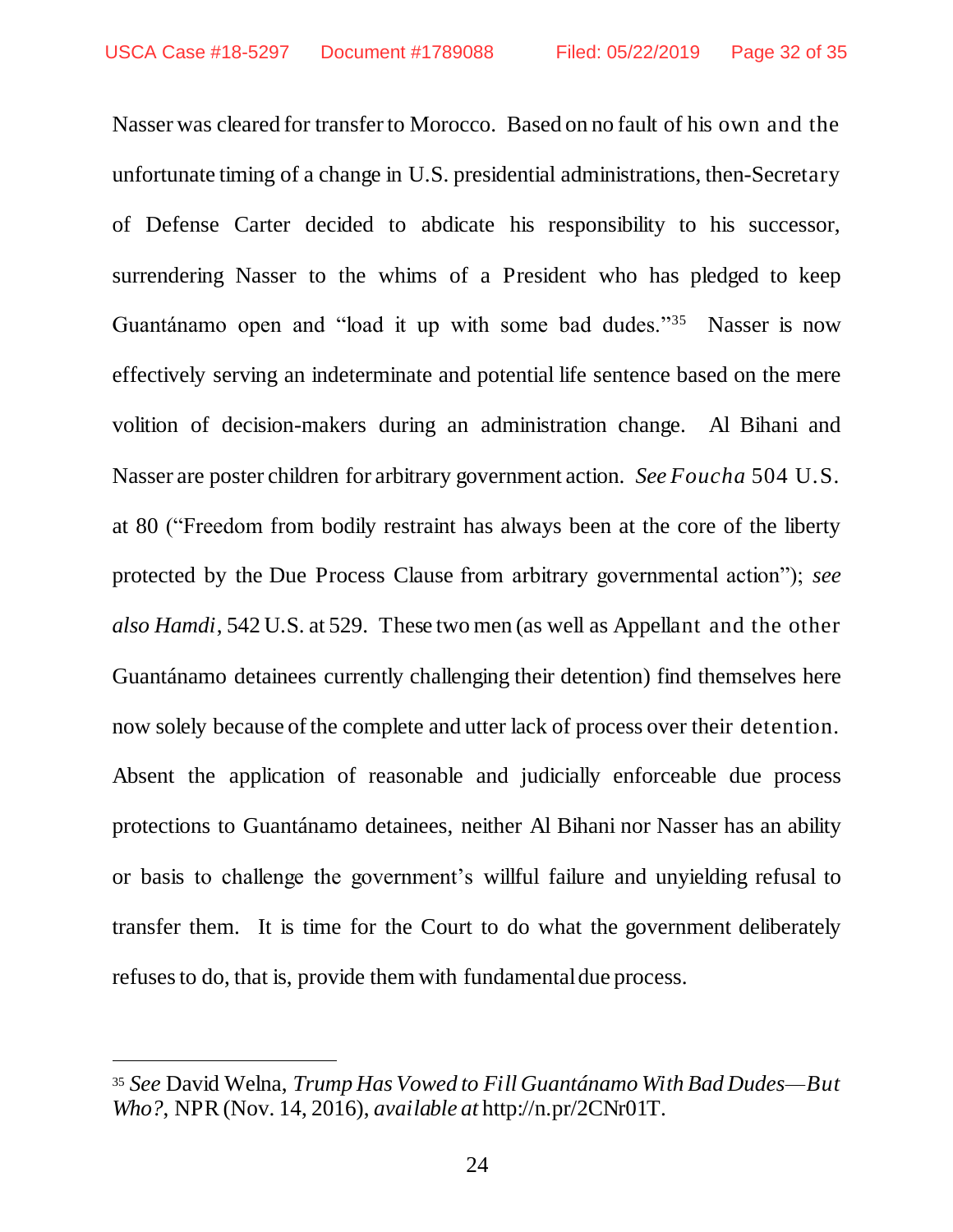## **CONCLUSION**

The Court should reverse the district court decision and conclude that the Due Process Clause applies to Guantánamo detainees.

Dated: May 22, 2019

Respectfully submitted,

/s/George M. Clarke III George M. Clarke III Baker & McKenzie LLP 815 Connecticut Avenue, N.W. Washington D.C. 20006 [george.clarke@bakermckenzie.com](mailto:george.clarke@bakermckenzie.com) (202) 835-6184

Thomas Anthony Durkin Shelby Sullivan-Bennis Durkin & Roberts 2446 North Clark Street Chicago, IL 60614 tdurkin@durkinroberts.com ssullivan@durkinroberts.com (312) 981-0123

*Attorneys for Amici Curiae*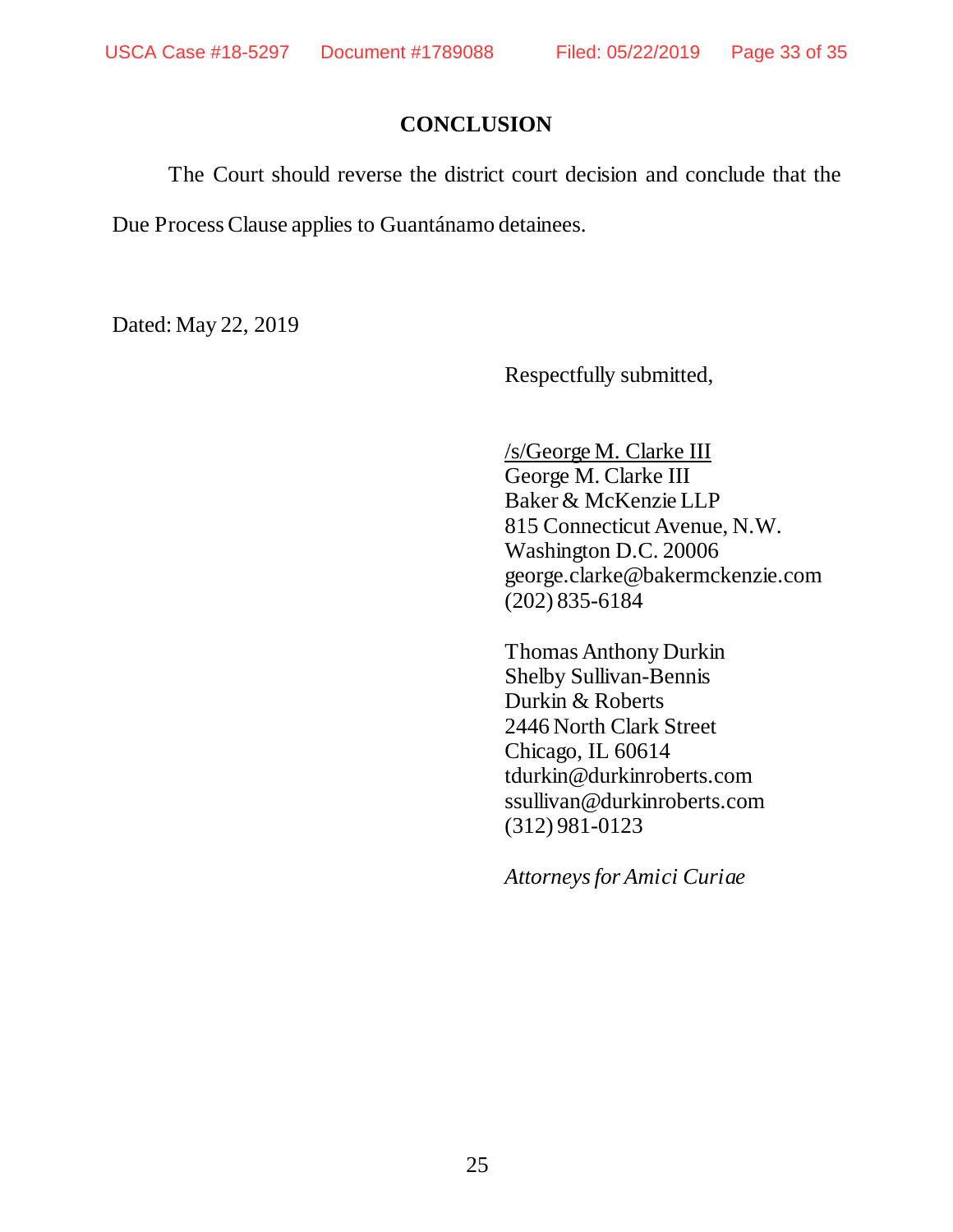#### <span id="page-33-1"></span>**CERTIFICATE OF COMPLIANCE WITH RULES 29(a) AND 32(a)**

In accordance with Fed. R. App. P. 29(a) and 32(a), the undersigned certifies that this brief has been prepared using Microsoft Word with Times New Roman 14 point font. Excluding the parts of the brief exempted by Fed. R. App. P. 32(f), it contains 5,572 words.

<span id="page-33-2"></span>Dated: May 22, 2019

<span id="page-33-0"></span>/s/George M. Clarke III George M. Clarke III Baker & McKenzie LLP 815 Connecticut Avenue, N.W. Washington D.C. 20006 [george.clarke@bakermckenzie.com](mailto:george.clarke@bakermckenzie.com) (202) 835-6184

Thomas Anthony Durkin Shelby Sullivan-Bennis Durkin & Roberts 2446 North Clark Street Chicago, IL 60614 tdurkin@durkinroberts.com ssullivan@durkinroberts.com (312) 981-0123

*Attorneys for Amici Curiae*